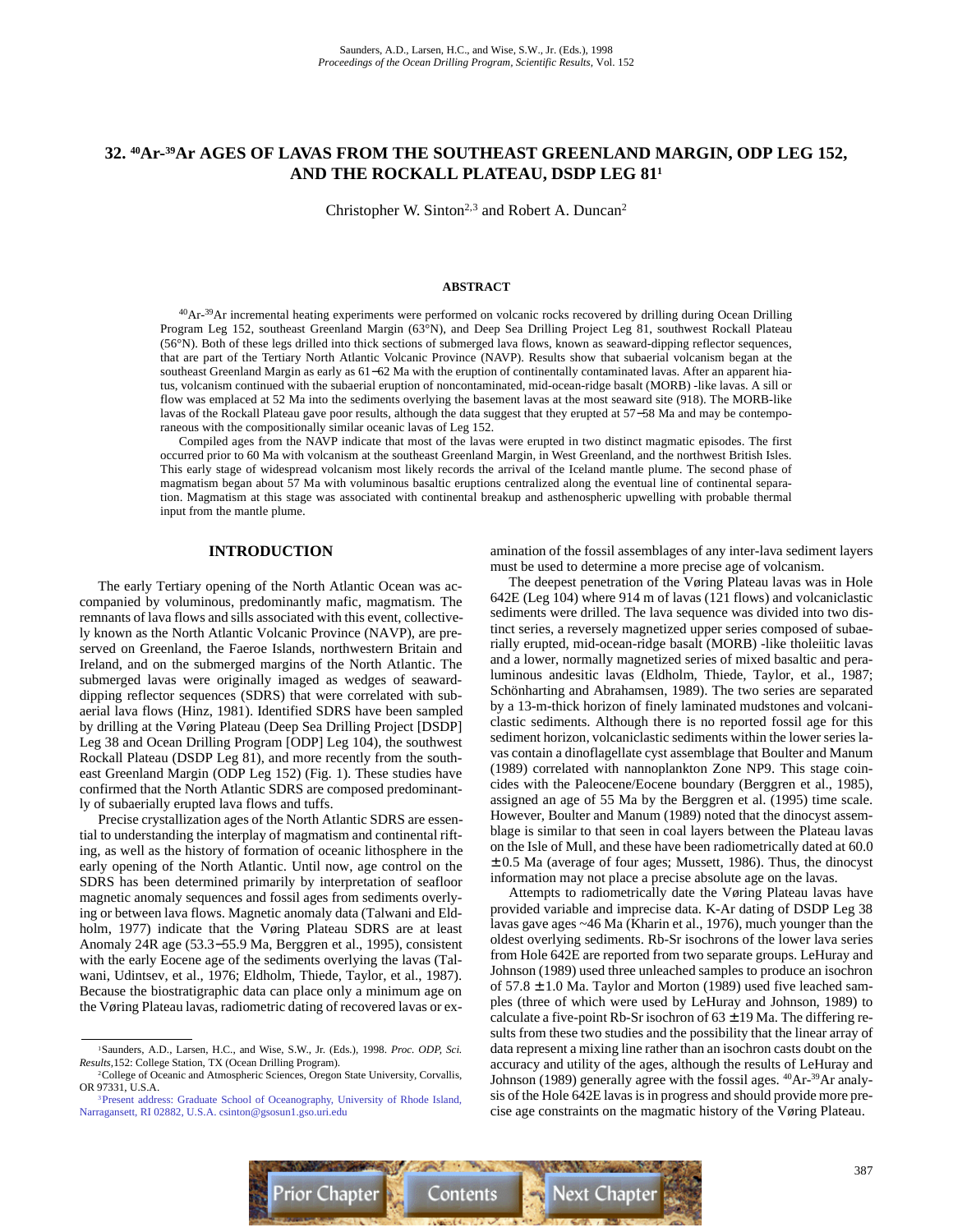

Figure 1. Map of the North Atlantic region. Shown are subaerial lava outcrops of the North Atlantic Volcanic Province (in black), seaward-dipping reflector sequences (in gray) (Eldholm and Grue, 1995; Larsen and Jakobsdóttir, 1988; White and McKenzie, 1989), magnetic anomaly lineations, and DSDP and ODP drilling sites. Previous drill sites on the Vøring margin (Legs 38 and 104) and southwest Rockall Plateau (Leg 81) are shown as open circles. The filled circles are the sites from ODP Leg 152. The inset shows detail of the Leg 152 sites.

The SDRS of the southern Rockall Plateau/Hatton Bank, which lies to the west of the British Isles, were sampled at three sites (553, 554, and 555) during DSDP Leg 81. The lavas at these sites are all consistently MORB-like in composition (Harrison and Merriman, 1984; Macintyre and Hamilton, 1984). The age of the lavas is at least late Paleocene/early Eocene based on the fossil age of the overlying sediments (Roberts, Schnitker, et. al., 1984) and identification of oceanic magnetic anomalies (Vogt and Avery, 1974). A more direct method of dating the lavas was attempted by interpreting the dinoflagellate cyst assemblages in sediments intercalated with lava flows at Site 555. These sediments, like those associated with the Vøring lavas, are correlated to Zone NP9 (Brown and Downie, 1984). K-Ar dating of the DSDP Leg 81 lavas gave a range of ages, although two from Site 555, which yielded  $52.3 \pm 1.7$  Ma and  $54.5 \pm 2.0$  Ma, are the most reliable according to Macintyre and Hamilton (1984).

The results from previous drilling of the North Atlantic SDRS indicate a minimum age of late Paleocene/early Eocene for the lavas of the SDRS from the eastern margin of the North Atlantic. Because the complete volcanic succession was not penetrated at any of these sites, the maximum age of the SDRS is unknown, as is the total duration of volcanism that produced the SDRS. ODP Leg 152 drilled the landward feather-edge of the SDRS at the southeast Greenland Margin, penetrating the lowermost portion of the volcanic stratigraphy at one of the sites, thus allowing the possibility of determining the age of initial volcanism at this part of the western North Atlantic Margin.

Here, we present results from <sup>40</sup>Ar-<sup>39</sup>Ar incremental heating experiments on lavas recovered during ODP Leg 152 and DSDP Leg 81. The Rockall Plateau is a few hundred kilometers to the south of the margin conjugate to the southeast Greenland Margin, and it is possible that the Tertiary lavas from these two regions are complementary. The purpose of this project was to constrain the age and duration of volcanism that formed the southern North Atlantic SDRS.

The age determinations indicate that subaerial volcanism at the southeast Greenland Margin began no later than 61−62 Ma and persisted at least until a small flow or sill penetrated Eocene marine sediments at 52 Ma. A significant hiatus is evident between the initial eruption of continentally contaminated lavas and the later eruption of lavas with more oceanic affinities. The age determinations from the Rockall Plateau/Leg 81 samples are poorly constrained, yet suggest an eruption age of 57−58 Ma.

# **SAMPLE DESCRIPTIONS**

Leg 152 drilled into the volcanic basement of the southeast Greenland Margin at three sites along a transect close to 63°N (Larsen, Saunders, Clift, et al., 1994) (Fig. 1). Two sites (915 and 917) were drilled on the landward, feather-edge of the SDRS. Here, the basement is overlain by sediments that are probably late Paleoceneearly Eocene age (Larsen, Saunders, Clift, et al., 1994). Only 10 m of MORB-like tholeiitic basalt was drilled in Hole 915A, but drilling at nearby Hole 917A penetrated a succession of subaerial lavas and rare tuffs (779 m; 92 flow units) and into steeply inclined, low-grade metamorphic sediments.

The volcanic stratigraphy of Hole 917A was divided into three series: a lower series of basalts and rare picrites, a middle series of more evolved basalts and rare dacites and ash tuffs, and an upper series of thin olivine basaltic and picritic flows. Geochemical and petrographic data for the lower and middle series lavas indicate that they have been variably contaminated by the continental crust and/or lithospheric mantle (Fitton et al., this volume; Demant, this volume). The upper series shows evidence of only minor addition from the crust (Larsen, Saunders, Clift, et al., 1994; Fitton et al., this volume). The boundary between the upper and middle series is marked by a sand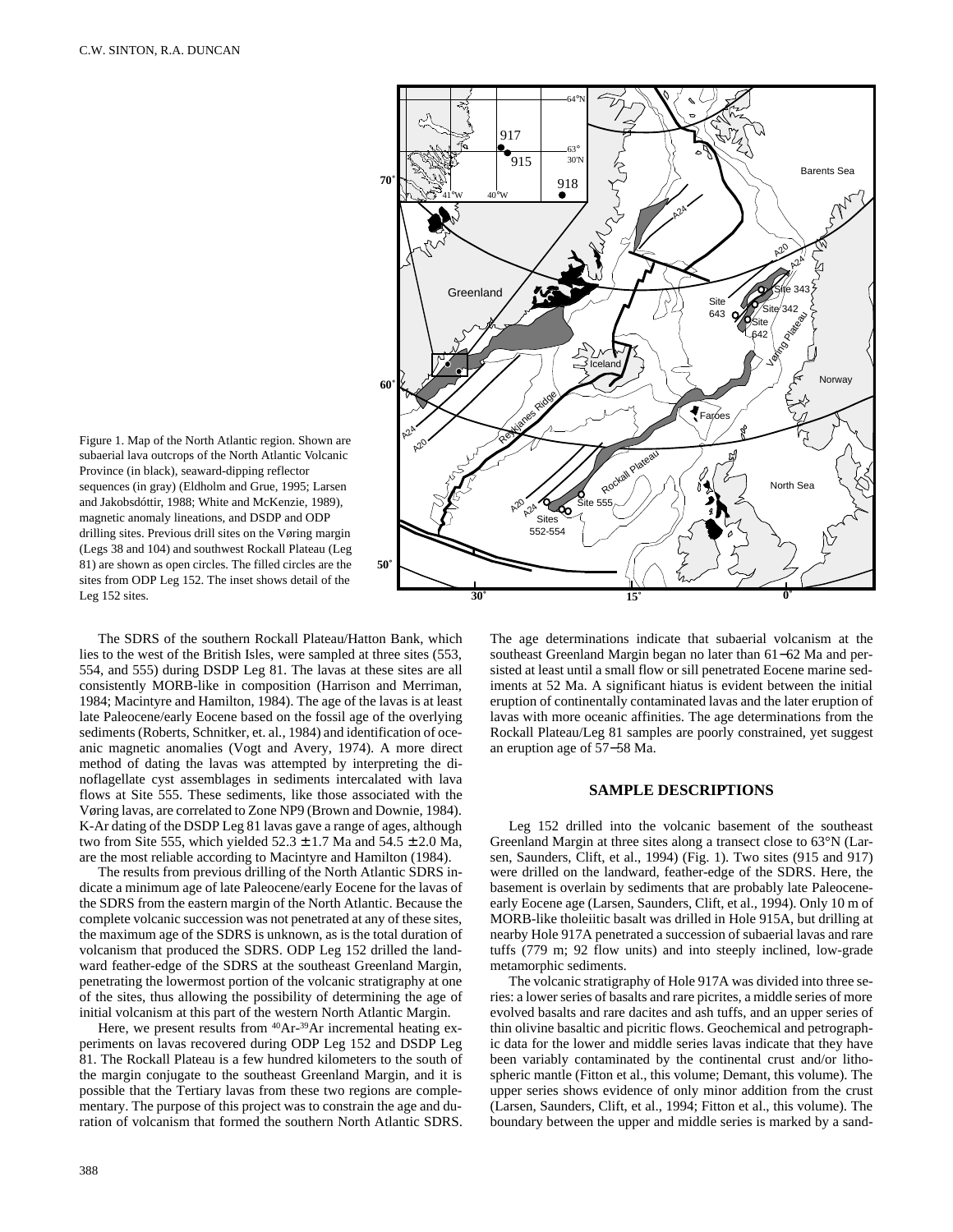stone unit (67 cm) whereas the middle to lower series boundary is based on a change in lava compositions.

In Hole 918D, located about 80 km seaward of Site 917, 122 m of subaerial lava flows (18 flow units) was cored. The lavas are all uniformly aphyric tholeiitic basalts with MORB-like compositions (Larsen, Saunders, Clift, et al., 1994). A 12-m-thick alkalic sill or flow lies within the early Eocene sediments 9 m above the basement lavas and is the youngest volcanic unit drilled. All of the Leg 152 lavas are reversely magnetized and had been assigned to magnetic Anomaly 24R or older (Larsen and Jakobsdóttir, 1988; Larsen, Saunders, Clift, et al., 1994) Lavas from the southwest Rockall Plateau were recovered during Leg 81 at Sites 553, 554, and 555. All are aphyric tholeiitic basalts geochemically similar to MORB (Roberts, Schnitker, et. al, 1984). Sites 553 and 554 are located on the western flank of the Rockall Plateau in the Edoras Basin, whereas Site 555 is more landward, between the Hatton Bank and the Edoras Bank. Site 553 basalts were subaerially erupted and are reversely magnetized. Site 554 lavas are normally magnetized and were erupted under shallow submarine conditions. Site 555 samples are reversely magnetized and were erupted in a shallow submarine environment (Roberts, Schnitker, et al., 1984).

Samples for 40Ar-39Ar radiometric analysis were selected from each of the Leg 152 sites (Table 1). Where possible, selected samples were the freshest, free of vesicles and cracks, highest in primary  $K_2O$ , and the best crystallized. Because of the low  $K<sub>2</sub>O$  and fine-grained to glassy groundmass of the Site 917A upper series lavas, they are poor candidates for dating. This problem is exacerbated by the extensive zeolite-facies alteration of these rocks (Demant, this volume). Similar problems were encountered with the basement lavas from Hole 918D. The one lava unit from Site 915 is also low in  $K_2O$ , although it is relatively fresh compared with the other low- $K<sub>2</sub>O$  lavas from Leg 152.

The lavas from the middle and lower series of Hole 917A are generally the freshest and have the highest  $K_2O$  contents of all the Leg 152 lavas. The Unit 35B (Sample 152-917A-23R-3, 35−39 cm) ash tuff is obviously altered: the matrix is heavily weathered, and the plagioclase crystals are cloudy and variable in composition (Demant, this volume). On the other hand, the Unit 35D (Sample 152-917A-24R-1, 8−10 cm) tuff unit still contains vitric glass shards, and the plagioclase crystals from this layer are clear and have a consistent andesine composition (Demant, this volume). A dacite flow (Unit 55; Sample 152-917A-52R-1, 46−49 cm) near the base of the middle series was analyzed because it was the best crystallized of the recovered dacites. The two plagioclase-phyric lavas from the Site 917 lower series (Units 60 and 68; Samples 152-917A-55R-4, 4−9 cm, and 64R-2, 29−35 cm) and Site 915 (Unit 3; Sample 152-915A-24R-2, 78−84 cm) have 2- to 5-mm plagioclase phenocrysts containing abundant 10- to 20-µm melt inclusions. The stratigraphically lowest analyzed samples from Site 917 (Units 82 and 84; Samples 152-917A-83R-2, 113−118 cm, and 88R-8, 46−50 cm) come from thick (15 m and 45 m, respectively) aphyric olivine basalt flows. The Site 918 sill (Section 152-918D-94R-2) is a very fresh, holocrystalline rock with relatively high  $K<sub>2</sub>O$  (0.57%).

Samples from Leg 81 (Rockall Plateau) were examined in thin section, and selection was based on texture and degree of alteration. All are aphyric tholeiitic basalts with <0.10% K<sub>2</sub>O. Brief petrographic descriptions and  $K<sub>2</sub>O$  content of the analyzed samples are listed in Table 1.

# **ANALYTICAL METHODS**

Both whole-rock minicores, drilled from the freshest part of the sample, and feldspar separates were analyzed by <sup>40</sup>Ar-<sup>39</sup>Ar incremental heating methods. Feldspars from the two ash tuffs were handpicked after crushing. To obtain phenocryst and groundmass plagioclase separates from the basalts, samples were crushed and sieved to 0.1−0.5 mm, concentrated using a Franz magnetic separator, and checked for purity under a binocular microscope. The plagioclase separates were briefly washed with 5% HF to remove surficial alter-

| Core, section,<br>interval (cm)<br>Unit                                                                                                                                                                          |                                                                               | Series                                                                                               | Description                                                                                                                                                                                     | $K_2O$<br>(% )                                                                         | Material                                                                                                                                                                                                                               |
|------------------------------------------------------------------------------------------------------------------------------------------------------------------------------------------------------------------|-------------------------------------------------------------------------------|------------------------------------------------------------------------------------------------------|-------------------------------------------------------------------------------------------------------------------------------------------------------------------------------------------------|----------------------------------------------------------------------------------------|----------------------------------------------------------------------------------------------------------------------------------------------------------------------------------------------------------------------------------------|
| 152-915A-<br>24R-2, 78-84<br>$25R-1, 9-12$                                                                                                                                                                       | 3<br>3                                                                        |                                                                                                      | Plag-px-ol basalt<br>Plag-px-ol basalt                                                                                                                                                          | 0.21<br>0.15                                                                           | Phenocryst plagioclase, plagioclase-free groundmass<br>Whole rock                                                                                                                                                                      |
| 152-917A-<br>$17R-4, 68-73$<br>$23R-1, 31-36$<br>$23R-3, 35-39$<br>$24R-1, 8-10$<br>$40R-4$ , $15-20$<br>52R-1, 46-49<br>$55R-4, 4-9$<br>$64R-2, 29-35$<br>69R-2, 48-53<br>$83R-2$ , $113-118$<br>$88R-8, 46-50$ | 24<br>34B<br>35B<br>35 <sub>D</sub><br>52<br>55<br>60<br>68<br>71<br>82<br>84 | Upper<br>Middle<br>Middle<br>Middle<br>Middle<br>Middle<br>Lower<br>Lower<br>Lower<br>Lower<br>Lower | Aphyric ol basalt<br>Aphyric basalt<br>Tuff<br>Tuff<br>Aphyric basalt<br>Plag-px dacite<br>Ol-plag-px basalt<br>Ol-plag basalt<br>Aphyric ol basalt<br>Ophitic ol diabase<br>Ophitic ol diabase | 0.16<br>0.4<br>?<br>9<br>$0.39 - 0.69$<br>2.89<br>0.12<br>0.29<br>0.49<br>0.25<br>0.29 | Whole rock, groundmass plagioclase<br>Whole rock<br>Feldspar<br>Feldspar<br>Whole rock<br>Whole rock<br>Phenocryst, groundmass plagioclase<br>Phenocryst, groundmass plagioclase<br>Groundmass plagioclase<br>Whole rock<br>Whole rock |
| 152-918D-<br>94R-2, 42-47<br>$106R-2$ , $15-19$<br>110R-4, 67-71                                                                                                                                                 | 1<br>11B<br>14                                                                |                                                                                                      | Plag-cpx basalt<br>Aphyric basalt<br>Aphyric basalt                                                                                                                                             | 0.57<br>0.07<br>0.09                                                                   | Whole rock<br>Whole rock, groundmass plagioclase<br>Whole rock, groundmass plagioclase                                                                                                                                                 |
| $81 - 553A -$<br>$46-3, 116-123$<br>$49-3, 65-72$                                                                                                                                                                |                                                                               |                                                                                                      | Aphyric basalt<br>Aphyric basalt                                                                                                                                                                | 0.06<br>0.06                                                                           | Whole rock<br>Whole rock                                                                                                                                                                                                               |
| $81 - 554A -$<br>$7-3, 77-85$<br>$7-4.11-18$<br>$14-1, 33-40$                                                                                                                                                    |                                                                               |                                                                                                      | Aphyric basalt<br>Aphyric basalt<br>Aphyric basalt                                                                                                                                              | 0.19<br>$0.15 - 0.16$<br>0.36                                                          | Whole rock<br>Whole rock<br>Whole rock                                                                                                                                                                                                 |
| $81 - 555 -$<br>69-3, 121-129<br>$90-2, 102-109$<br>95-2, 16-23<br>$96-2, 30-37$                                                                                                                                 |                                                                               |                                                                                                      | Aphyric basalt<br>Aphyric basalt<br>Aphyric diabase<br>Aphyric diabase                                                                                                                          | $0.04 - 0.11$<br>0.07<br>0.09<br>0.09                                                  | Whole rock<br>Whole rock<br>Whole rock<br>Whole rock                                                                                                                                                                                   |

**Table 1. Samples from the southeast Greenland Margin analyzed by** 40**Ar-**39**Ar incremental heating experiments.**

Notes: K<sub>2</sub>O values reported for each unit are from Larsen, Saunders, Clift, et al. (1994), Harrison and Merriman (1984), Joron et al. (1984), and Richardson et al. (1984). Mineral abbreviations: plag = plagioclase;  $px = pyrozen$ ; ol = olivine; and  $cpx = clinopyrozen$ . ? = undetermined.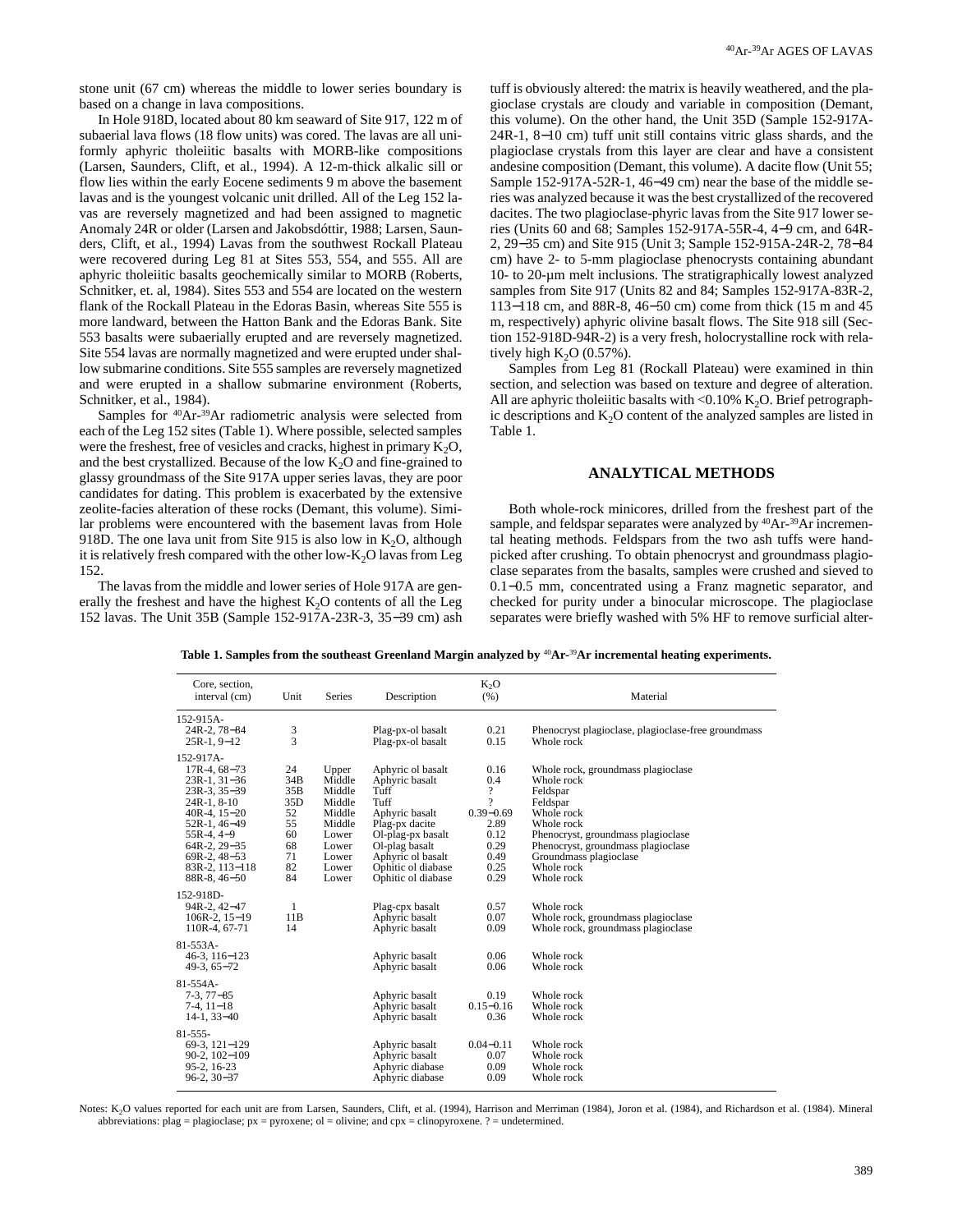ation. The groundmass (composed of clinopyroxene, plagioclase, and Fe-Ti oxides) from a coarsely crushed (0.3−0.1 mm) fraction of Sample 152-915A-24R-2, 78−84 cm, was separated from the nonmagnetic phenocrysts in an effort to avoid inclusion-bearing plagioclase phenocrysts. All samples were ultrasonically washed in distilled water and dried. Mineral separates, wrapped in high-purity Cu foil, and the whole-rock minicores were then sealed in evacuated quartz tubes and irradiated for 6 hr at 1 MW power in the Oregon State University TRIGA reactor. The neutron flux was monitored by samples of the biotite standard FCT-3 (27.55  $\pm$  0.12 Ma; Lanphere et al., 1990) placed at regular intervals between the samples. Calculated errors for J were between 1% and 1.5%.

Ar isotopic compositions were determined using the MAP 215-50 and AEI MS-10S mass spectrometers at Oregon State University using standard methods (Duncan and Hargraves, 1990; Duncan and Hogan, 1994). Samples were incrementally heated either by radiofrequency induction heating (MS-10S) or in a low-blank, doublevacuum resistance furnace (MAP 215−50). After corrections for background, isotopic interferences, and mass fractionation, an age for each heating step was calculated. The data for each sample were then reduced as age spectra (step age vs. percentage <sup>39</sup>Ar released). Heating step ages were integrated for plateau ages if they formed a welldefined succession of contiguous steps that are concordant within  $2\sigma$ error and comprised at least 50% of the <sup>39</sup>Ar released from the sample. We calculated plateau ages in two ways (Table 2). The first follows the method of Dalrymple et al. (1987), in which step ages are weighted by the inverse of the variance. In this way, the calculated mean more closely reflects the more precisely determined step ages. A more conservative method weights each step by the proportion of the total 39Ar released in that step. In the discussion, we use the results from the first method. However, there was no statistical difference (at the 2σ confidence level) of the ages determined by these two methods.

The age of each step was calculated under the assumption that the original argon composition was atmospheric  $(^{40}Ar)^{36}Ar = 295.5$ ). However, it is possible that the magmas did not completely equilibrate with the atmosphere upon crystallization. For each 40Ar-39Ar sample, isochrons were calculated, in which a linear correlation of the step isotopic compositions (36Ar/40Ar vs. 39Ar/40Ar) provide an age (related to the slope of the regression line) and an initial isotopic composition (from the 36Ar/40Ar intercept). Weighted linear regressions were fitted to the data from the steps included in the age plateau, except where noted. Replicates of Sample 917A-23R-1, 31−36 cm, were analyzed by both mass spectrometers to examine the reproducibility of the analyses and ensure that there are no systematic differences between the two instruments. The plateau and isochron ages from both samples are nearly identical and well within the 2σ standard deviation.

## **RESULTS**

Conventional K-Ar or 40Ar-39Ar total fusion ages may be inaccurate because of the effects of post-crystallization alteration (radiogenic 40Ar loss) and/or incomplete equilibration of the rock with an atmospheric Ar composition at crystallization ("excess" 40Ar). 40Ar- <sup>39</sup>Ar incremental heating methods allow internal checks on assumptions of closed system behavior and initial atmospheric Ar composition through age spectrum (plateau) and isotope correlation diagrams. If a sample yields concordant plateau and isochron ages and a nearatmospheric intercept, such ages are likely to represent reliable crystallization ages (Lanphere and Dalrymple, 1978). A sample that contains excess radiogenic 40Ar may yield an age plateau that is older than external constraints allow, yet have a younger isochron age and an elevated 40Ar/36Ar. In this case, the isochron age may be geologically meaningful, while the plateau is not. Other samples fail to provide a reliable plateau or isochron age for geological and analytical reasons.

### **Southeast Greenland Margin**

## *Hole 917A*

The results of the incremental heating experiments on lavas from Site 917A yield variable results, as expected from petrographic and compositional data. From the upper series, an aphyric olivine basalt flow (Unit 24; Sample 152-917A-17R-4, 68−73 cm) was considered the best sample for analysis based on thin-section observations. However, an analysis of the groundmass plagioclase from this unit yielded no age plateau and an isochron (using the linearly arrayed data points) with an age (29.4 Ma) too young given the fossil and magnetic age constraints (Fig. 2). Fortunately, the analyses from the middle and lower series lavas were much more successful.

Five samples from the middle and lower series provided concordant plateau and isochron ages and near-atmospheric initial Ar com-

|  |  |  |  |  |  |  | .152 Table 2. 40Ar-39Ar plateau and isochron age calculations from the southeast Greenland Margin, ODP Leg 152 |  |  |
|--|--|--|--|--|--|--|----------------------------------------------------------------------------------------------------------------|--|--|
|--|--|--|--|--|--|--|----------------------------------------------------------------------------------------------------------------|--|--|

| Core, section,<br>interval (cm)  | Material               | Plateau age<br>by $1/\sigma^2$ (Ma) | Plateau age<br>by % $^{39}Ar$ (Ma) | 39Ar<br>$(% \mathcal{L}_{0}^{\infty})$ (% of total) | Isochron age<br>(Ma) | $\boldsymbol{N}$ | $^{40}Ar/^{36}Ar$<br>intercept $\pm 1\sigma$ | SUMS/<br>$(N-2)$ |  |
|----------------------------------|------------------------|-------------------------------------|------------------------------------|-----------------------------------------------------|----------------------|------------------|----------------------------------------------|------------------|--|
| $152-917A-$<br>$23R-1A, 31-36$   | Basalt                 | $60.1 \pm 0.8$                      | $60.6 \pm 2.3$                     | 99                                                  | $59.4 \pm 2.4$       | 8                | $319.4 \pm 3.4$                              | 275.3            |  |
| 152-917A-<br>$23R-1A, 31-36$     | Basalt                 | $60.8 \pm 1.0$                      | $60.9 \pm 24$                      | 81                                                  | $60.6 \pm 1.8$       | $\overline{4}$   | $297.2 + 7.2$                                | 0.2              |  |
| $152-917A-$<br>$24R-1.8-10$      | Feldspar from tuff     | $62.2 \pm 0.4$                      | $62.3 \pm 1.4$                     | 100                                                 | $62.3 \pm 1.4$       | 16               | $299.7 \pm 2.1$                              | 375.5            |  |
| $152-917A-$<br>$40R-4$ , $15-20$ | Basalt                 | $60.7 \pm 1.2$                      | $61.3 \pm 2.0$                     | 51                                                  | $60.3 \pm 4.2$       | 6                | $291.0 \pm 16.8$                             | 452.0            |  |
| $152-917A-$<br>$52R-1.46-49$     | Dacite                 | $61.4 \pm 0.6$                      | $61.6 \pm 1.4$                     | 96                                                  | $61.0 \pm 1.2$       | 8                | $300.0 \pm 0.8$                              | 7.4              |  |
| 152-917A-<br>$69R-2, 48-53$      | Groundmass plagioclase | $60.4 \pm 0.7$                      | $60.6 \pm 1.8$                     | 97                                                  | $60.3 \pm 1.6$       | $\overline{7}$   | $301.3 \pm 3.3$                              | 42.6             |  |
| $152-917A-$<br>83R-2, 113-118    | <b>Basalt</b>          | $68.2 + 1.6$                        | $68.2 + 2.2$                       | 72                                                  | $63.3 + 1.2$         | $\overline{4}$   | $413.2 + 32.2$                               | 0.6              |  |
| $152-917A-$<br>$88R-8, 46-50$    | Basalt                 | $64.1 \pm 2.2$                      | $64.4 \pm 3.8$                     | 82                                                  | $63.3 \pm 1.0$       | 5                | $319.1 \pm 7.6$                              | 1.0              |  |
| 152-918D-<br>94R-2, 42-47        | Basalt                 | $51.9 \pm 0.8$                      | $51.9 \pm 1.9$                     | 97                                                  | $51.9 \pm 1.2$       | $\overline{7}$   | $294.8 \pm 0.8$                              | 5.1              |  |

Notes: Samples 152-917A-23R-1A, 31−36 cm, and 152-917A-23R-1B, 31−36 cm, are replicate analyses, the latter measured on the AEI MS-10S and the former on the MAP 215-50. Errors for both step age plateaus and isochrons are reported to 2 $\sigma$ . Ages are corrected for <sup>37</sup>Ar decay; half-life = 35.1 days.  $\lambda_{\epsilon} = 0.581 \times 10^{-10}$  yr<sup>-1</sup>;  $\lambda_{\beta} = 4.962 \times 10^{-10}$  yr<sup>-1</sup>.  $N = 10^{-10}$  yr<sup>-1</sup>. number of steps used in the isochron calculation.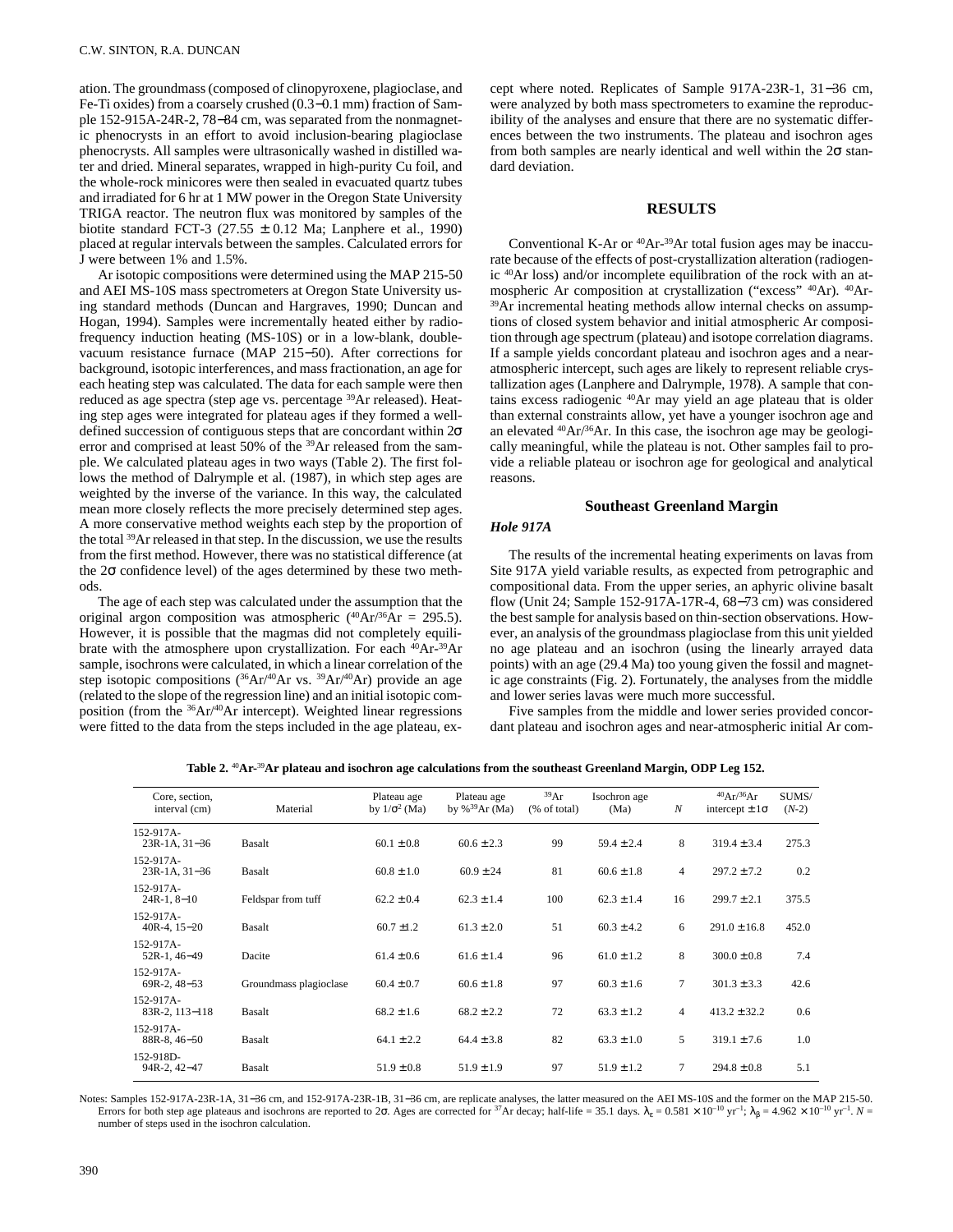

Figure 2. Step age spectra and isotope correlation diagrams from <sup>40</sup>Ar-<sup>39</sup>Ar incremental heating experiments for Site 917 samples. The thickness of the bar for each step age in the age spectrum indicates the  $2\sigma$  analytical uncertainty in age.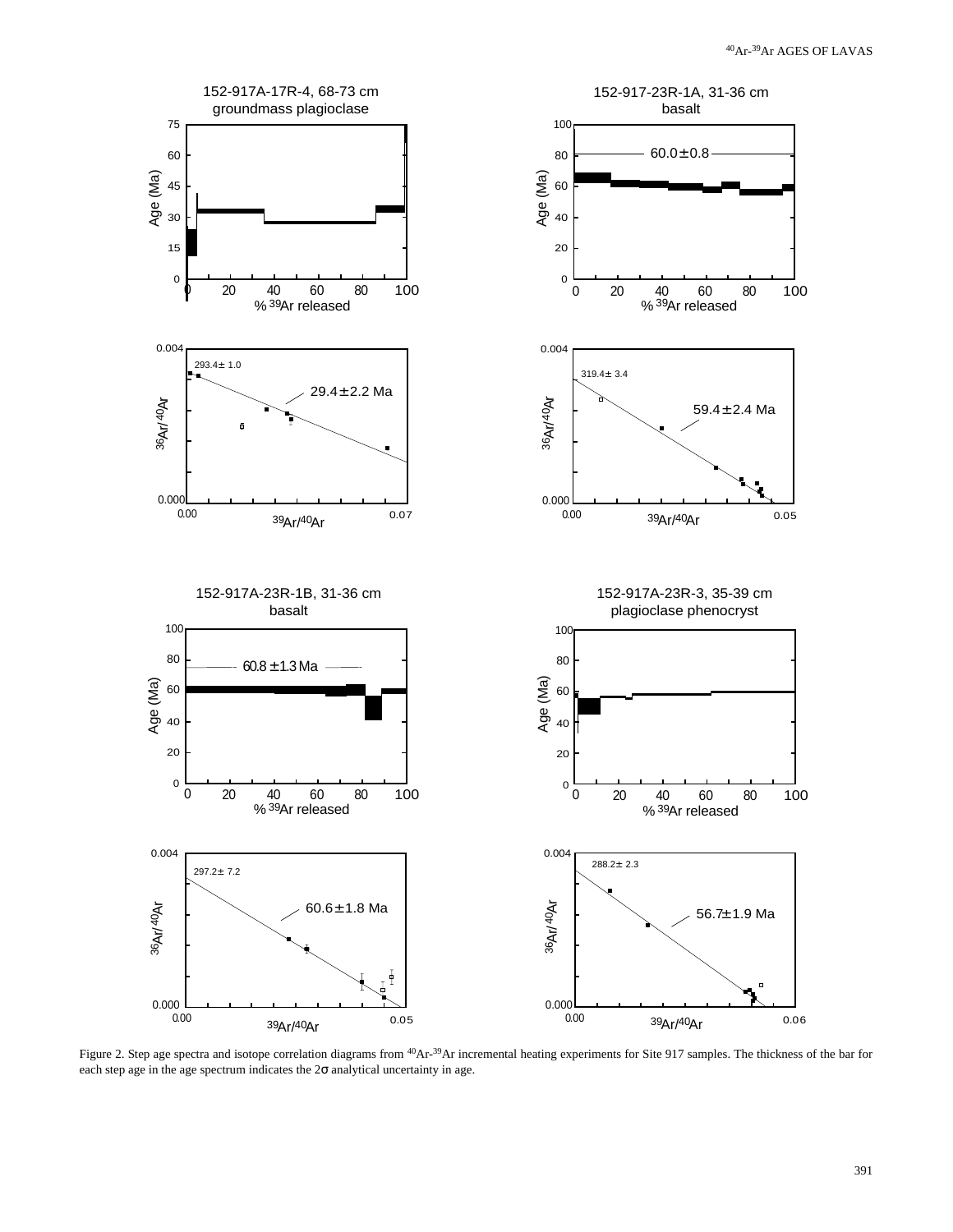

Figure 2 (continued).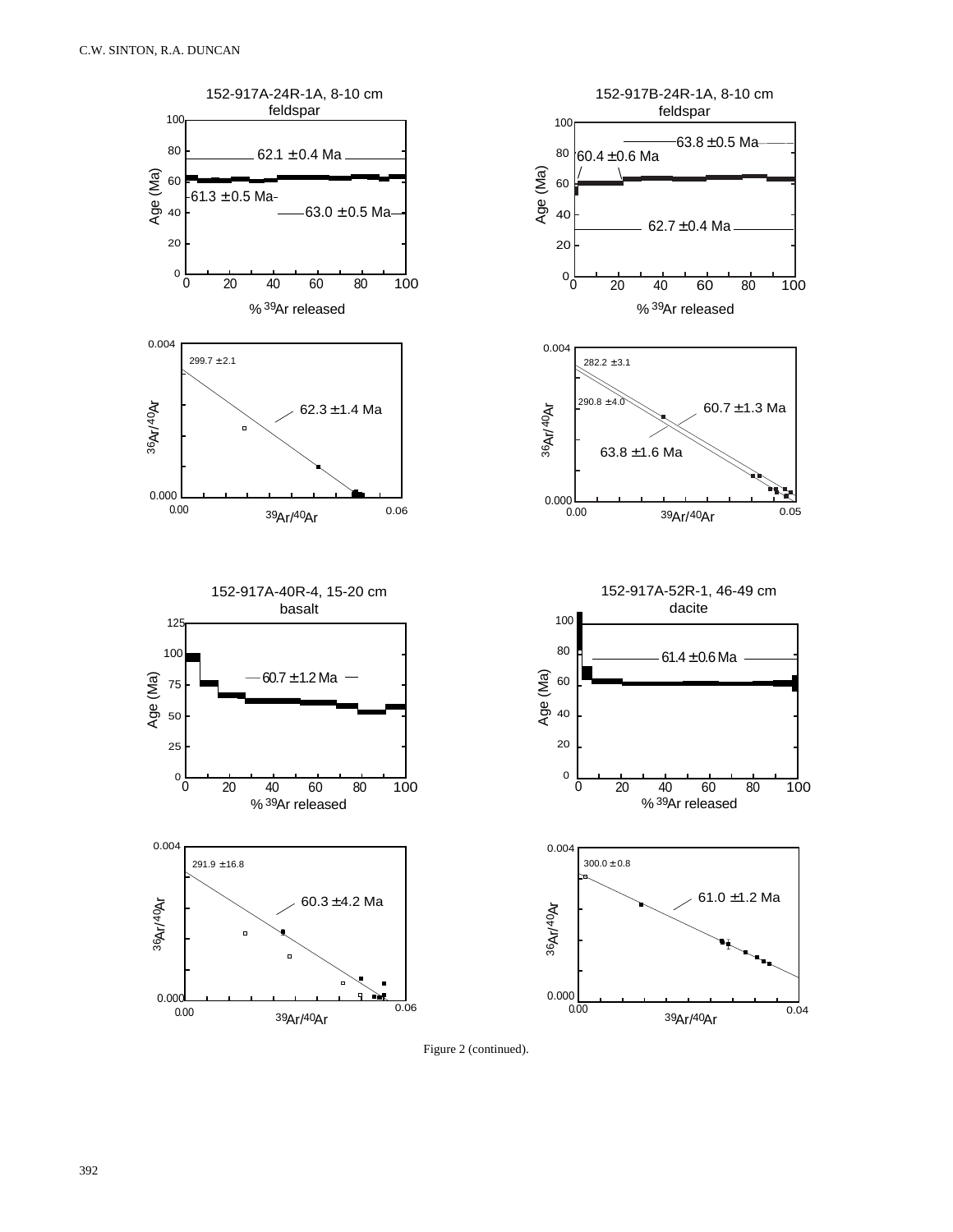



Figure 2 (continued).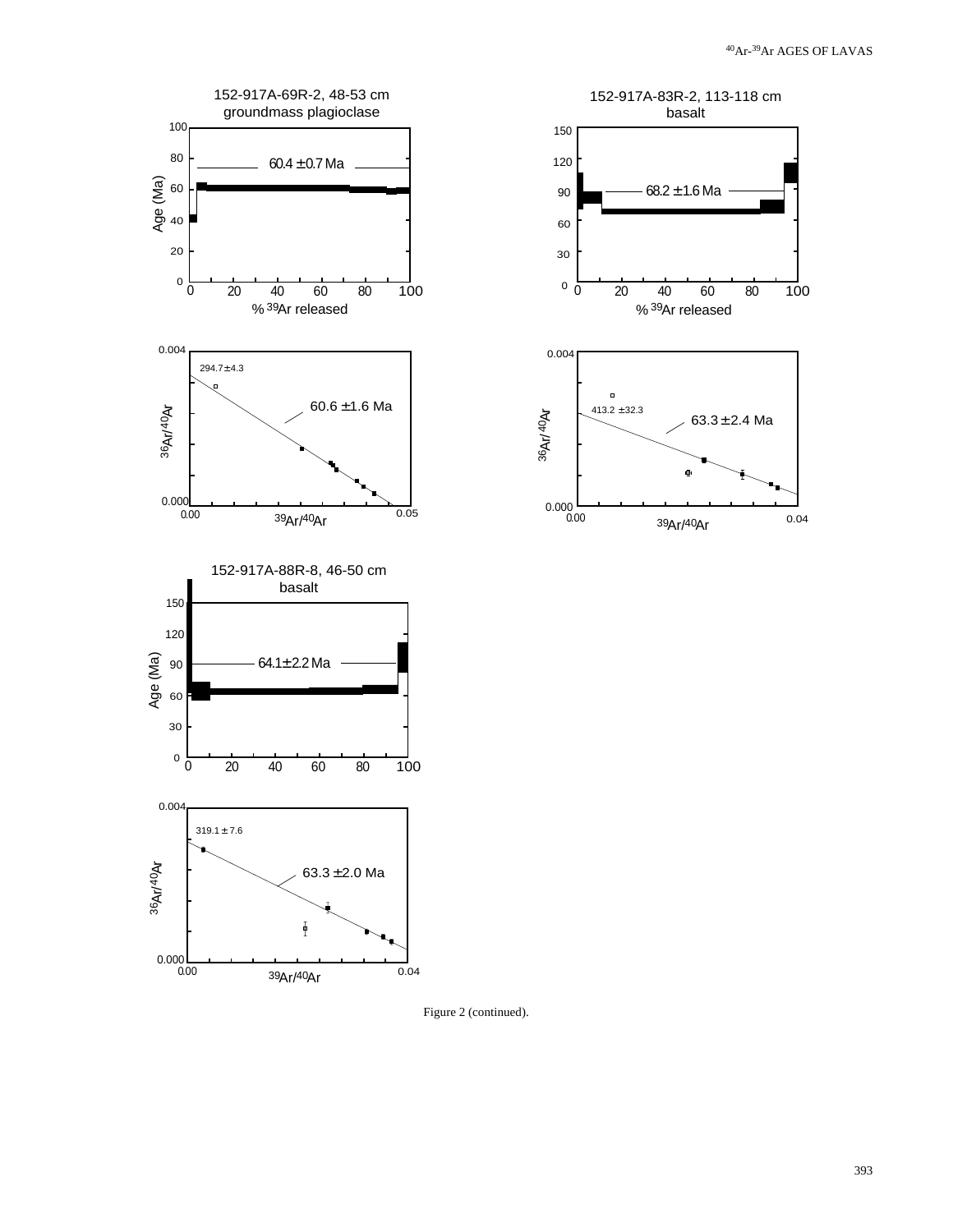positions (Table 1). The plateau ages range from 60.1 to 62.2 Ma, but all ages lie within  $2\sigma$  analytical error. Other analyzed samples showed disturbed age spectra. The whole-rock analyses from the two stratigraphically oldest samples (holocrystalline, aphyric olivine basalts) that were analyzed (Units 82 and 84; Samples 152-917A-83R-2, 113−118 cm, and 88R-8, 46−50 cm) show evidence of excess radiogenic <sup>40</sup>Ar (Fig. 2). Both give coherent step age plateaus of 68.2  $\pm$ 1.6 Ma and 64.1  $\pm$  2.2 Ma, respectively (Table 1). However, the saddle-shaped age spectra in which there are higher ages for the first and last few heating steps is a pattern often seen in rocks that contain excess 40Ar (Lanphere and Dalrymple, 1976). This conclusion is supported by the high initial  $^{40}Ar^{36}Ar$  derived from the isotope correlation diagrams. The isochrons give identical ages  $(63.3 \pm 2.0 \text{ and } 63.3 \text{)}$  $\pm$  2.4 Ma, respectively) that are concordant with the more precise ages from the middle series tuff and lavas.

Another mechanism for producing a disturbed age spectrum is a loss of radiogenic 40Ar or an addition of K due to alteration. This is demonstrated by the plagioclase crystals from the Unit 35B (Sample 152-917A-23R-3, 35−39 cm) ash tuff (Fig. 2), which show step ages that gradually increase with increasing temperature steps, approaching, but not reaching, the age derived from the vitric tuff (Unit 35D; Sample 152-917A-24R-1, 1−10 cm). The slightly younger age of feldspar separates from Sample 152-917A-69R-2, 48–53 cm, (Fig. 2) could be due to a small amount of radiogenic 40Ar loss from alteration (evident in the lowest temperature step from the age spectrum).

Sample 152-917A-40R-4, 15−20 cm, shows a general decrease in step ages with increasing temperature. Such a pattern can be ascribed to recoil of 39Ar during irradiation. We picked the middle three steps to calculate a plateau age. These three points are so tightly grouped on the correlation diagram that they do not form a linear trend, so a regression was fitted to these and two other near-colinear points. The resulting isochron is concordant with the plateau age.

The Lower and Middles Series lavas appear to have erupted without a significant time break either shortly prior to or after magnetic Chron C27n (Larsen, Saunders, Clift, et al., 1994), which suggests that the measured age range (62–60 Ma) is greater than the true period of eruption. In addition, the apparently reliable radiometric ages from Site 917 are not entirely consistent with stratigraphic position (i.e., the oldest measured ages are not from the lowermost samples) (Fig. 3). The question arises, then, which if any of the ages represents an accurate age of crystallization? The vitric ash flow tuff feldspars (Unit 35D, Sample 152-917A-24R-1, 8–10 cm) and the dacite (Unit 55, Sample 152-917A-52R-1, 46–49 cm) are the freshest and have the highest  $K_2O$  content (and are therefore the least susceptible to the effects of minor <sup>40</sup>Ar loss or gain). Given these observations, these two samples would appear to give the best crystallization ages.

The two feldspar analyses from the vitric tuff yielded the most detailed age spectra. However, these ages (62.2  $\pm$  0.4 and 62.7  $\pm$  0.4 Ma) are significantly older than the 60.3–60.8 Ma age range reported by Werner et al. (this volume) for feldspars from three ash tuffs (including the 24R-1 interval) in the Middle Series. In comparing the two data sets, we need to recognize some differences in the analytical techniques. The ages reported in Werner et al. (this volume) are based on laser total fusion of single crystals, whereas we used incremental heating of multicrystal samples. The advantage of the single crystal technique is that it may identify the presence of two or more age populations of crystals in the analyzed sample (such that the resulting age is a mix between the crystallization ages of the different populations). However, it cannot distinguish the effects of variable <sup>40</sup>Ar loss or excess 40Ar. The advantage of the incremental heating technique is that several ages are determined for a given sample so that the several sources of <sup>40</sup>Ar within the sample (atmospheric, radiogenic, and excess) can be examined and the possibility of radiogenic 40Ar loss or addition can be evaluated.

We have shown that the incremental heating results from the altered tuff feldspars from Unit 35B (Sample 152-917A-23R-3, 35–39 cm) are consistent with diffusive <sup>40</sup>Ar loss. This suggests that some



Figure 3. A plot of the MgO contents of whole-rock samples from Hole 917A (from shipboard X-ray fluorescence) and their corresponding stratigraphic positions. Note the dramatic compositional change between the Upper Series and Middle Series. 40Ar-39Ar plateau ages are shown (in Ma), demonstrating the inconsistency between the calculated ages and stratigraphic position.

of the single crystal ages from the altered tuffs reported by Werner et al. (this volume) may also be lower than the actual crystallization ages. Our analyses of the petrographically fresh tuff feldspars from Sample 152-917A-24R-1, 8–10 cm, do not indicate 40Ar loss, so we conclude that this sample better represents the actual crystallization age. However, Werner et al. (this volume) report at least two single crystal ages from this tuff that are anomalously old (70.2 and 67.0 Ma). Although they suggest that these crystals are xenocrysts, this is not consistent with the homogeneous compositions of the feldspars (Demant et al., this volume). It is more likely that some crystals have variable amounts of excess <sup>40</sup>Ar, especially considering the evidence for crustal melting in the genesis of the Lower and Middle Series (Fitton et al., this volume; Fram et al., this volume). Upon closer inspection of our results from two replicate analyses of this sample, there is subtle evidence for a high temperature excess <sup>40</sup>Ar component. Specifically, both analyses show slightly younger age plateaus in the lower temperature steps (60.4  $\pm$  0.6 and 61.3  $\pm$  0.5 Ma) than in the high temperature steps  $(63.8 \pm 0.5 \text{ and } 63.0 \pm 0.5 \text{ Ma})$ , and one of the correlation diagrams shows two distinct isochrons formed by the two groups of step ages (Fig. 2). Therefore, we cannot preclude the possibility that our "bulk" plateau ages for the vitric tuff feldspars are slightly older than the actual age of crystallization, due to a small component of excess 40Ar released at higher temperatures, and so the analysis of the dacite (which shows a single, unambiguous plateau) may at this time provide our most accurate crystallization and eruption age (61.4  $\pm$  0.6 Ma). It is significant that this age is concordant with the low temperature age plateaus from the vitric tuff feldspar analyses. This age is also concordant with the 60.7  $\pm$  0.4 (2 $\sigma$ ) Ma age (relative to 27.55 Ma, FCT-3) for plagioclase from a dike exposed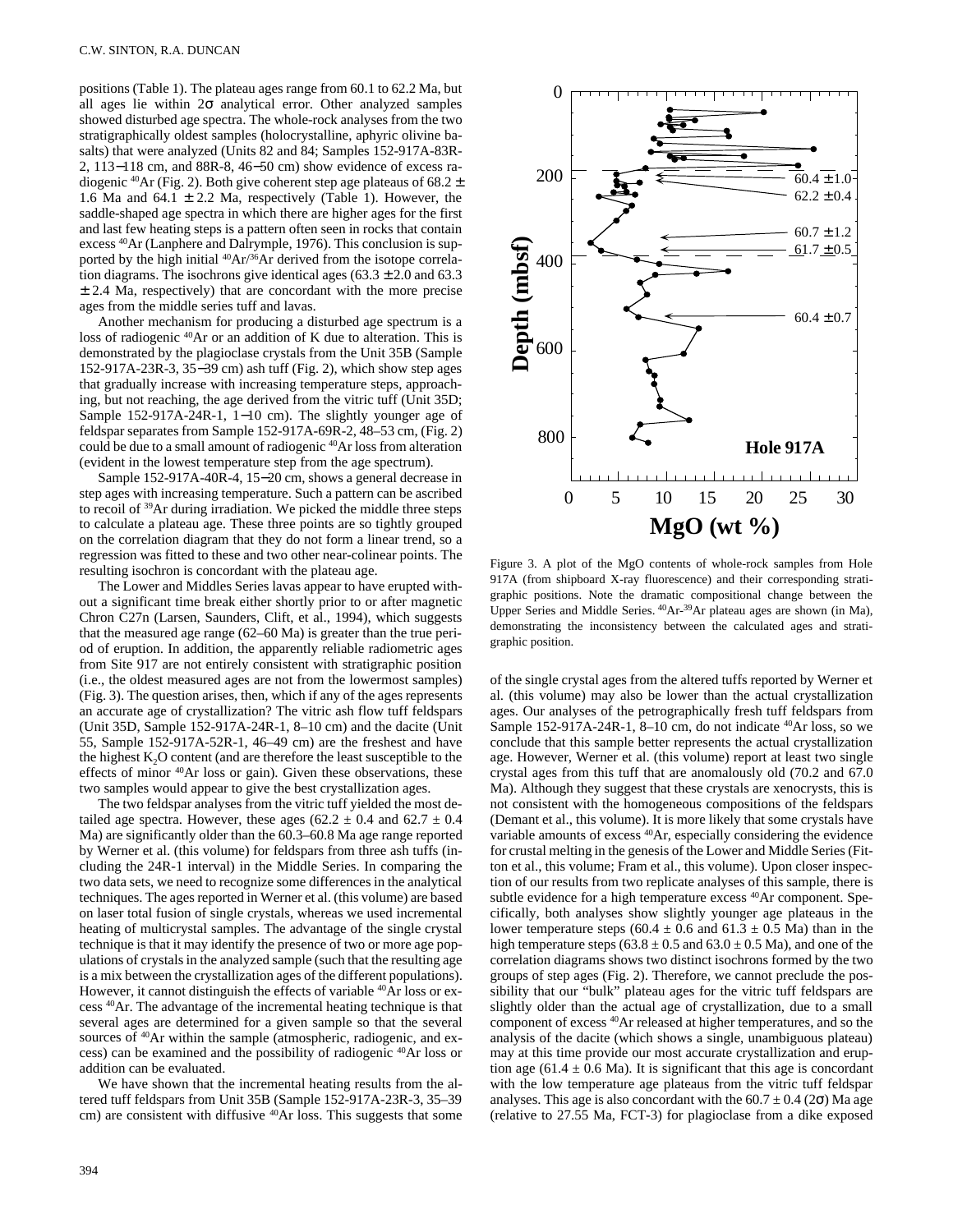just landward of Site 917, which has been geochemically linked with the Site 917 Lower and Middle Series (M. Storey, pers. comm.).

The  $61.4 \pm 0.6$  Ma age for the Middle Series lavas, and their reversed magnetic polarity, is compatible with assignment to either the beginning part of the long Chron C26R or the very youngest part of Chron C27R (Berggren et al., 1995). This earliest volcanism at the southeast Greenland Margin is approximately contemporaneous with the initiation of volcanic activity in West Greenland (Storey et al., in press; Chalmers et al., 1993) and the British Isles (Pearson et al., 1996).

### *Hole 915A*

Two samples from the one unweathered lava flow unit (Unit 3) of Hole 915A were analyzed. Plagioclase phenocrysts from Sample 152-915A-24R-2, 78−84 cm, yielded a disturbed step age spectra with anomalously old ages (Fig. 4). The old step ages could be due to magmatic 40Ar released from the melt inclusions in the plagioclase, coupled with the low K<sub>2</sub>O content (and therefore low radiogenic  $40Ar$ ) of the crystals. Because of the low radiogenic  $40Ar$ , even small amounts of excess 40Ar can affect the calculated age. This interpretation assumes that the melt inclusions did not re-equilibrate with atmospheric Ar and retained a magmatic Ar composition.

Similar patterns are seen in the analyses of inclusion-bearing plagioclases from Hole 917A (Units 60 and 68; Samples 152-917A-55R-4, 4−9 cm, and 64R-2, 29−35 cm). The age spectra from all these samples do not show the saddle shape that the whole-rock samples from the base of the Hole 917A lower series display. Rather, the spectra show discontinuous step ages that do not form a coherent age plateau. This difference could be due to the variable release of Ar from the melt inclusions throughout the step heating. An isochron calculated from the Sample 152-915A-24R-2, 78–84 cm, isotope correlation diagram gives a poorly constrained age that is within the range expected from the lavas  $(55.4 \pm 14.0 \text{ Ma})$ . However, the scatter in the data points used in the linear regression resulted in a high uncertainty for the calculated age. The phenocryst-free groundmass from Sample 152-915A-24R-2, 78–84 cm, did not show any evidence of excess 40Ar, but a coherent age plateau was not generated. The linear array of the data on a correlation diagram is dispersed and does not give an isochron. Similarly discordant results were obtained from a wholerock analysis of Sample 152-915A-25R-1, 9–12 cm (Fig. 3).

#### *Hole 918D*

A whole-rock analysis of the Hole 918D sill (Unit 1; Sample 152- 918D-94R-2, 42−47 cm) gave excellent results (Table 2) with identical plateau and isochron ages  $(51.9 \pm 0.8 \text{ Ma and } 51.9 \pm 1.2 \text{ Ma})$ . However, no meaningful results were derived from the whole-rock and groundmass plagioclase analyses of the two deeper basement lavas that were analyzed. The whole-rock analysis of Unit 11B (Sample 152-918D-106R-2, 15−19 cm) displayed scattered step ages that reflect an excess <sup>40</sup>Ar component (Fig. 5). The groundmass plagioclase from this sample contained large proportions of atmospheric <sup>40</sup>Ar, leading to imprecise ages (plateau age of  $46.0 \pm 5.0$  Ma and an apparent isochron age of  $35.3 \pm 4.9$  Ma). However, these ages are too young given the constraint placed by the age of the overlying sill, and the young ages could be due to the effects of alteration.

Analyses of whole-rock and groundmass plagioclase from Unit 14 (Sample 152-918D-110R-4, 67−71 cm) yield scattered age spectra (Fig. 5). The whole-rock analysis does not yield a coherent age plateau, though a combined total fusion (TF) age  $(54.7 \pm 1.8 \text{ Ma})$  gives an age that is plausible given the age of the overlying sill. The groundmass plagioclase did not yield a coherent plateau either, although the second step, which had  $\sim$ 45% of the total <sup>39</sup>Ar released, has an age of  $52.6 \pm 2.0$  Ma. Isochrons from both the whole-rock and groundmass plagioclase can be made from steps that fall in a linear array. However, the resulting ages are too young. In summary, no reliable age information has been obtained from the basement lavas at Site 918.

## **Rockall Plateau/Hatton Bank**

## *Hole 555*

Two of the whole-rock analyses from Hole 555 gave reliable but imprecise ages (Table 3). Sample 81-555-69-3, 121−129 cm, revealed a good four-step plateau age of  $57.6 \pm 1.3$  Ma and a concordant but imprecise isochron age of 51.6 ± 9.0 Ma. Sample 81-555-90- 2, 102−109 cm, gave similar results (plateau 57.1 ± 5.6 Ma; isochron  $56.0 \pm 5.4$  Ma) but less a precise plateau age due to much higher concentrations of atmospheric 40Ar (Fig. 6).

### *Hole 553A*

The whole-rock analyses from Hole 553A show disturbed age spectra (Fig. 6). Sample 81-553A-46-3, 116−123 cm, had one large step containing about 70% of the total  $39$ Ar released that has an age of  $55.0 \pm 2.2$  Ma. An isochron made from a regression of four of the roughly linearly aligned data points gave an age of  $56.5 \pm 1.4$  Ma, although the initial  $^{40}Ar/^{36}Ar$  intercept (216.1  $\pm$  33.0) is well below the atmospheric ratio, due to the analytical artifact of decreasing age with increasing temperature. These ages may be approximately correct given the age of the intercalated sediments at Site 555 but cannot be considered reliable without further corroboration. Sample 81-553A-49-3, 65−72 cm, gave discordant plateau and isochron ages of 68.5 ± 5.1 Ma and  $38.4 \pm 9.6$  Ma, respectively.

## *Hole 554A*

The whole-rock analyses from Hole 554A demonstrated very disturbed age spectra and no isochron information. The steady decrease in the step ages with increasing temperature is probably due to the effect of 39Ar and 37Ar recoil and redistribution during irradiation. In a fine-grained, multimineralic matrix, 39Ar can be expelled from higher  $K<sub>2</sub>O$ , lower temperature sites into adjacent lower  $K<sub>2</sub>O$ , higher temperature sites (and 37Ar from higher to lower CaO sites). This will result in an age spectrum that displays progressively younger ages with increasing temperature, such as that seen in Sample 81-554A-7-4, 11−18 cm (Fig. 6).

# **DISCUSSION Southeast Greenland Margin**

The results from the <sup>40</sup>Ar-<sup>39</sup>Ar incremental heating experiments show that initial volcanism at the studied portion of the southeast Greenland Margin began by 61−62 Ma with the eruption of continentally contaminated lavas and tuffs. However, because no reliable ages were obtained from the Site 917 upper series lavas, the Site 915 lavas, or the Site 918 basement lavas, the complete magmatic history of the area must be constrained indirectly. The 61−62 Ma age of initial volcanism places a maximum age on these intermediate lavas, whereas the 52 Ma age sill at Site 918 is a minimum. What is unknown is whether or not magmatism was continuous between 62 and 52 Ma or if there were significant breaks in volcanism. The sediment horizon that separates the Site 917 middle series and upper series represents a hiatus, but of unknown duration. The change from evolved, continentally contaminated basalts and dacites to slightly contaminated, more "oceanic" olivine basalts and picrites (Fitton et al., this volume) also suggests a significant discontinuity. Such a change in volcanism may have required a dramatic change in the configuration of the mantle melting environment and magmatic plumbing system. However, without precise ages for the Site 917 upper series lavas, the duration of the hiatus remains unknown.

The Sites 915 and 918 basement lavas have MORB-like compositions with no evidence of crustal contamination (Fitton et al., this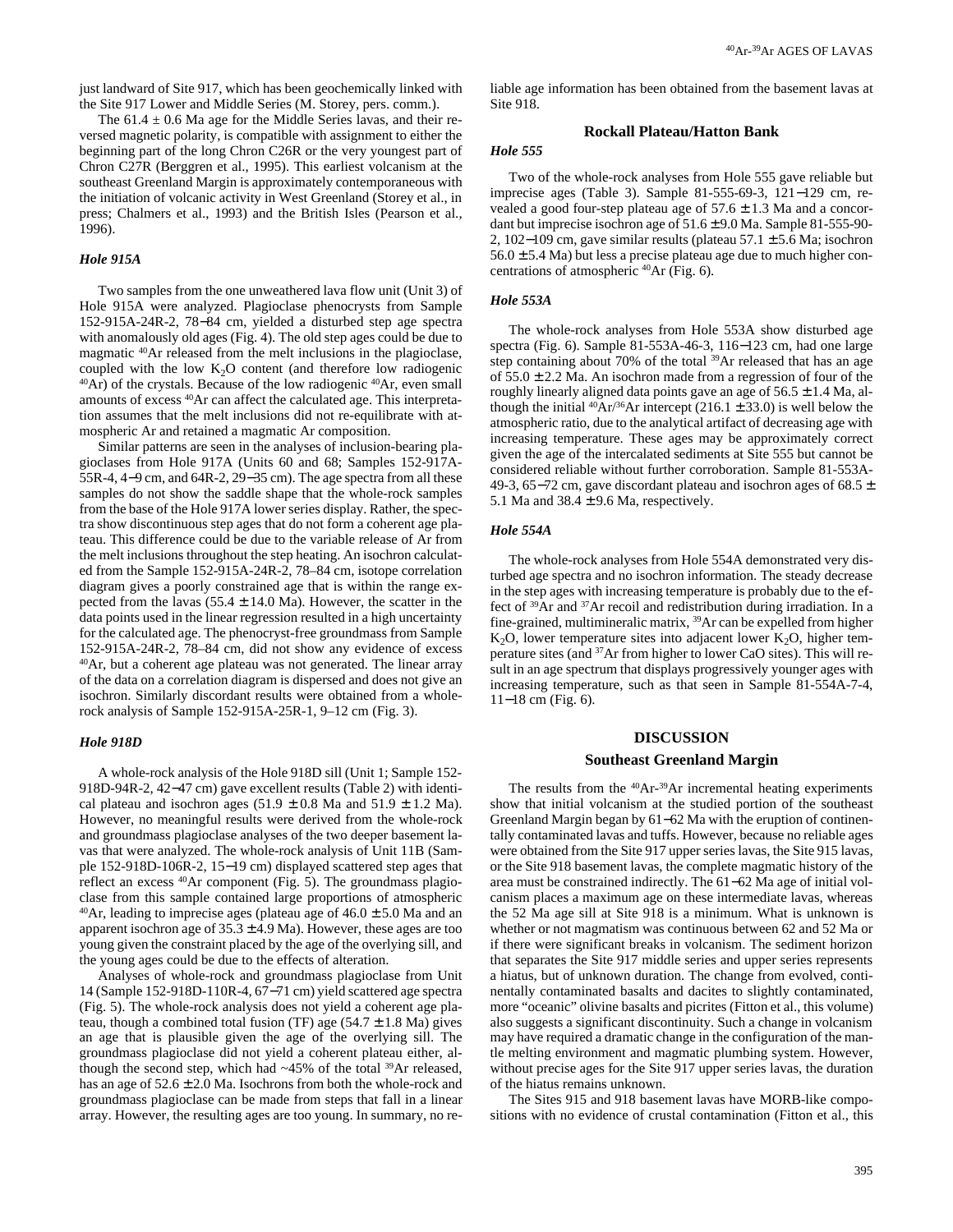

. .

Figure 4. Step age spectra and isotope correlation diagrams from <sup>40</sup>Ar-<sup>39</sup>Ar incremental heating experiments for Site 915 samples. The thickness of the bar for each step age in the age spectrum indicates the  $2\sigma$  analytical uncertainty in age.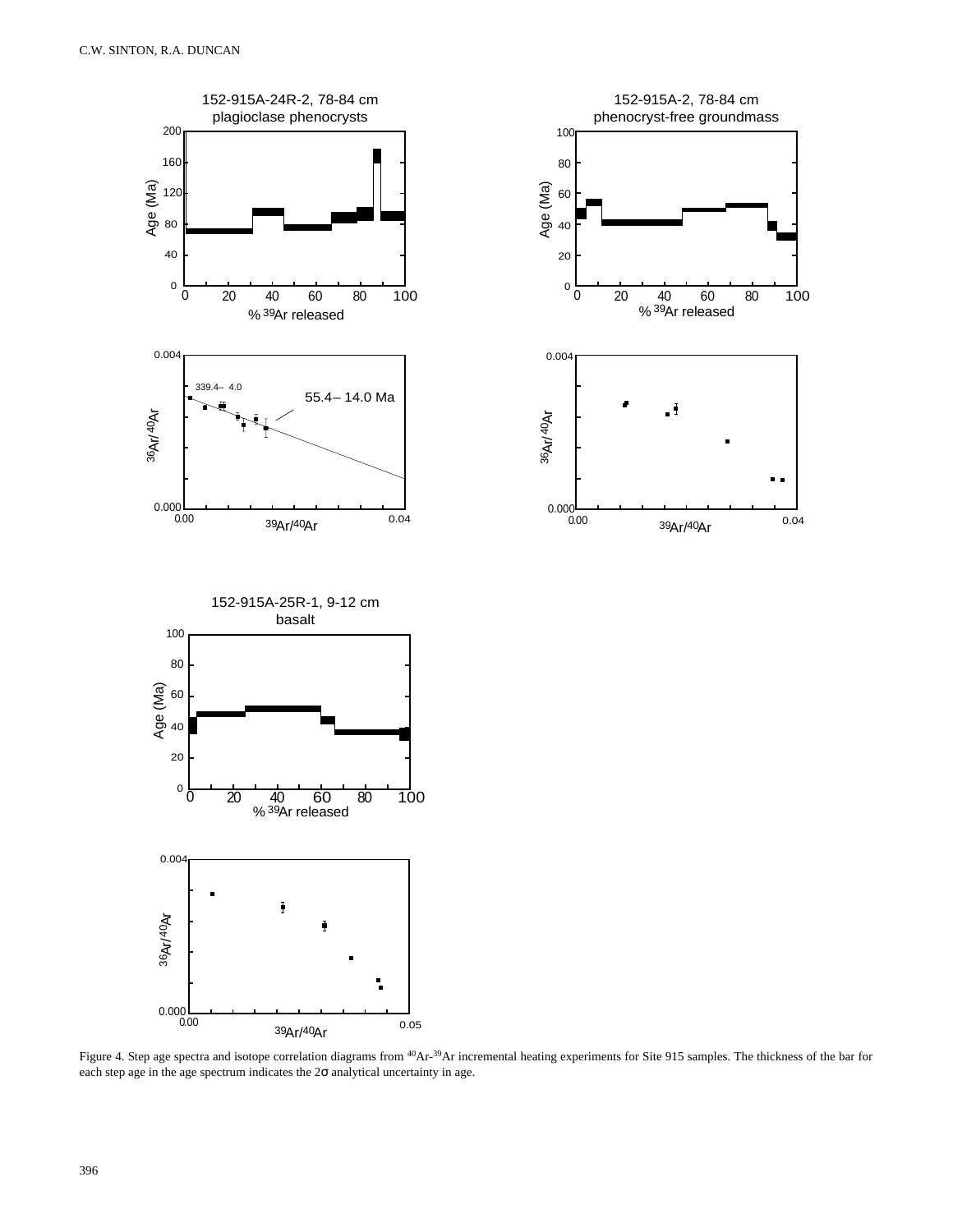

Figure 5. Step age spectra and isotope correlation diagrams from <sup>40</sup>Ar-<sup>39</sup>Ar incremental heating experiments for Site 918 samples. The thickness of the bar for each step age in the age spectrum indicates the  $2\sigma$  analytical uncertainty in age.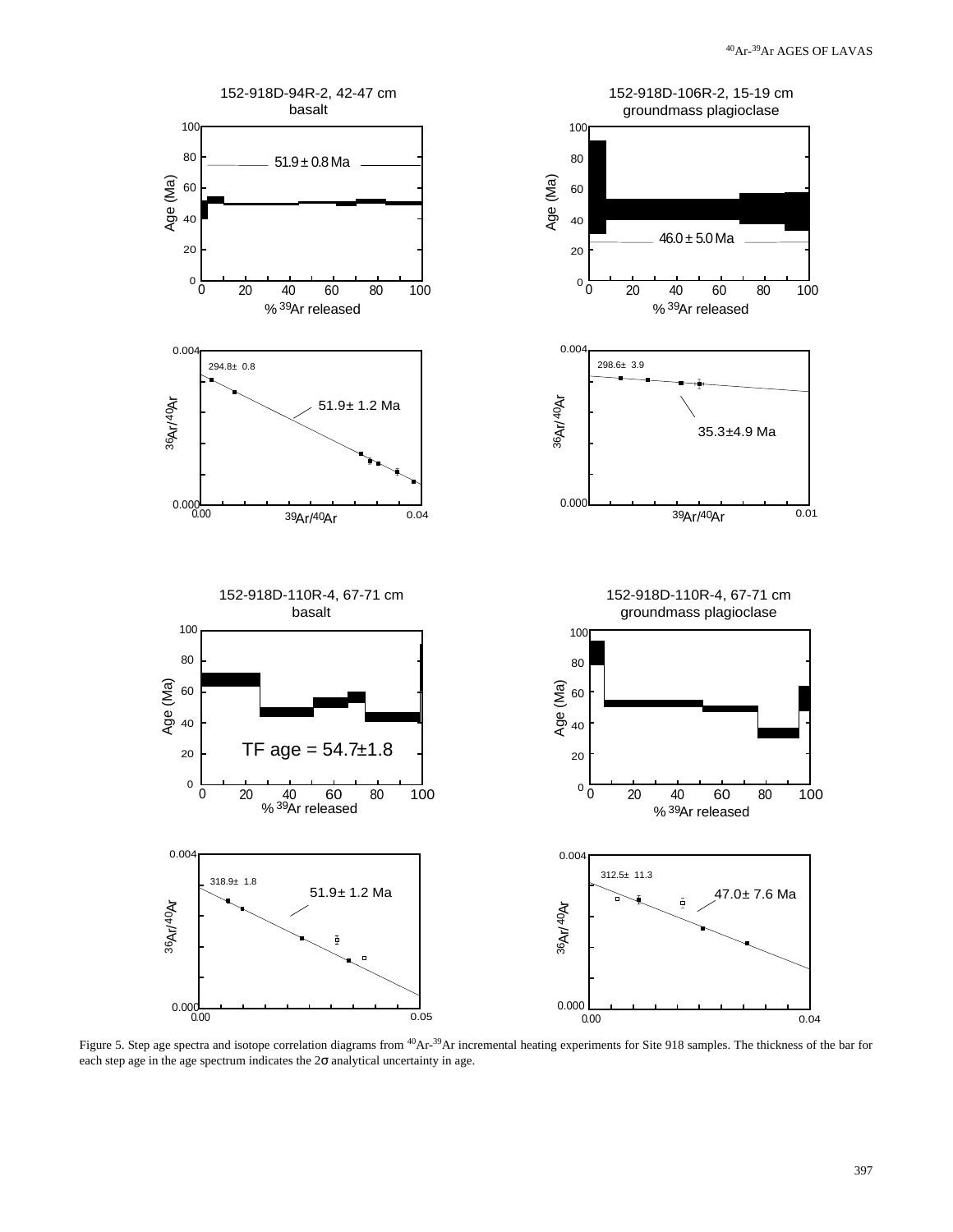**Table 3.** 40**Ar-**39**Ar plateau and isochron age calculations from the Hatton Bank, DSDP Leg 81.** 

| Core, section,<br>interval (cm) | Material | Plateau age<br>by $1/\sigma^2$ (Ma) | Plateau age<br>by % <sup>39</sup> Ar (Ma) | 39Ar<br>(% of total) | Isochron age<br>(Ma) | $^{40}Ar/^{36}Ar$<br>intercept $\pm 1\sigma$ | SUMS/<br>$(N-2)$ |
|---------------------------------|----------|-------------------------------------|-------------------------------------------|----------------------|----------------------|----------------------------------------------|------------------|
| 81-555-69-3, 121-129            | Basalt   | $57.6 + 1.3$                        | $58.1 + 2.4$                              | 82                   | $51.6 + 9.0$         | $365.2 \pm 10.8$                             | 2.8              |
| $81-555-90-2$ , $102-109$       | Basalt   | $57.1 \pm 5.6$                      | $56.7 \pm 11.3$                           | 88                   | $56.0 \pm 5.4$       | $300.2 \pm 9.7$                              | 0.5              |

Notes: Errors for both step age plateaus and isochrons are reported to 2 $\sigma$ . Ages are corrected for <sup>37</sup>Ar decay; half-life = 35.1 days.  $\lambda_g = 0.581 \times 10^{-10} \text{ yr}^{-1}$ ;  $\lambda_B = 4.962 \times 10^{-10} \text{ yr}^{-1}$ .  $N = 10^{-10} \text{ yr}^{-1}$ . number of steps used in the isochron calculation.

volume). If these reversely magnetized lavas represent the main part of the SDRS, they may have erupted within Chron 24R (Larsen, Saunders, Clift, et al., 1994; 53−56 Ma, Berggren et al., 1995), as long as 5 m.y. after the eruption of the Site 917 lower and middle series lavas. The last magmatic event in this part of the southeast Greenland Margin was the formation of the Site 918 sill at 52 Ma. This age is consistent with the early Eocene age (55−51 Ma) of the surrounding sediments (Larsen, Saunders, Clift, et al., 1994). The sill, therefore, places a minimum on the age of submergence.

### **Rockall Plateau/Hatton Bank**

The Leg 81 samples all show disturbed spectra and imprecise ages. Taken together, the results from the two Site 555 lavas and the large age step from one of the Site 553 samples indicate a general eruption age of 55−58 Ma for the southwest Rockall Plateau lavas. These ages are slightly older than the K-Ar ages  $(52.3 \pm 1.7 \text{ Ma and})$  $54.5 \pm 2.0$  Ma) reported by Macintyre and Hamilton (1984). As previously mentioned, the Rockall Plateau lavas have MORB-like compositions (Harrison and Merriman, 1984; Macintyre and Hamilton, 1984), similar to the Sites 915 and 918 lavas, and can be grouped as an oceanic series. Because we have been unable to obtain reliable radiometric ages from the Leg 152 oceanic series, we tentatively assign these lavas to the period 58−57 Ma based on the compositional similarities to the Rockall lavas.

# **North Atlantic Volcanism**

The new radiometric ages can be used to better assess the timing of volcanic events associated with the opening of the North Atlantic. In the following section, the new ages are compared to published ages for other NAVP localities. However, one should bear in mind some potential problems with such a comparison. First, there is a notable lack of reliable radiometric ages for many of the localities. Many of the K-Ar ages show a wide range as a result of alteration and excess 40Ar (e.g., Noble et al., 1988). Comparison of the radiometric ages to age estimates derived from fossil assemblages can be problematic. The numerical age assigned to a specific fossil zone depends on the time scale that is used. In addition, some of the fossil ages are based on dinoflagellate assemblages correlated to calcareous nannoplankton (NP) zones, which are then in turn correlated to an absolute age scale. This chain of correlations can add significant uncertainty to the accuracy of the age estimate. In this section, the Berggren et al. (1995) time scale is used.

The 61−62 Ma initial age of volcanism for the southeast Greenland Margin is equivalent to the fossil ages derived from sediments between the stratigraphically oldest lavas in West Greenland (Larsen et al., 1992) (Fig. 7). Initial volcanism in West Greenland was characterized by the eruption of picritic lavas (the Vaigat Formation; Larsen et al., 1992). A nannoplankton assemblage in sediments near the base of the Vaigat Formation corresponds to Zone NP3 (Fig. 7; Perch-Nielsen, 1973; Jürgensen and Mikkelsen, 1974, as cited in Larsen et al., 1992). Dinoflagellate assemblages in sediments associated with the lowest lithostratigraphic member of the Vaigat Formation are interpreted to range in age from latest early Paleocene to early late Paleocene (60−61 Ma; Larsen et al., 1992). Radiometric 40Ar- <sup>39</sup>Ar ages of some of the earliest lavas from the British Tertiary Province (Isles of Mull, Muck, and Eigg) are 60–62 Ma (Musset et al., 1988; Pearson et al., 1996). Thus, initial NAVP volcanism occurred in at least three widespread regions (and maybe more) prior to 60 Ma.

Continental breakup and active plate separation in the North Atlantic occurred well after the initial pulse of magmatism. Seafloor spreading is recorded to have begun by Anomaly 24R (53−56 Ma, Berggren et al., 1995) and thus postdates the initial volcanic episode by about 4−5 m.y. Continental breakup occurred simultaneously with magmatism that was centralized along the present margins of the North Atlantic. SDRS lavas associated with this event include the oceanic series from Leg 152, the Leg 81 (Rockall Plateau) lavas, and the Hole 642E (Vøring Plateau) lavas. Subaerially exposed lavas on East Greenland also erupted during the second magmatic episode. The Scoresby Sund area lavas have been radiometrically dated by <sup>40</sup>Ar-<sup>39</sup>Ar incremental heating methods at 56.7  $\pm$  4.3 Ma (2 $\sigma$  error) (Hansen et al., 1993). The most reliable K-Ar ages from the lavas near Kangerlussuaq indicate an eruption age of 56−54 Ma (Noble et al., 1988). To the north of Kangerlussuaq between 73° and 74°N, lavas from the lower part of the volcanic stratigraphy have 40Ar-39Ar ages of 58−57 Ma (Upton et al., 1995).

A compilation of the new radiometric ages presented here, published NAVP lava ages, and fossil ages of ash layers in sediments in the North Sea (Knox and Morton, 1988; Morton et al., 1988) indicate that the bulk of the province is the product of two distinct pulses of magmatism, one occurring prior to 60 Ma and the other beginning around 57 Ma (Fig. 7). Although there are reported radiometric ages for intrusions formed during the interval between the two pulses (Mussett et al., 1988), their total volume is relatively minor.

In a pre-drift reconstruction of the North Atlantic (e.g., White, 1992), the initial eruptions occurred up to 2000 km apart. The synchronous formation of the lavas requires a mechanism that induces simultaneous volcanism over a wide area and can produce the high temperature, picritic melts that are observed in West Greenland and in the Site 917 lower series. In addition to being broadly distributed, these early volcanic rocks were erupted in different tectonic settings: West Greenland was adjacent to the opening northern Labrador Sea (Chalmers, 1991), southeast Greenland was situated in a previously stable cratonic region (Bridgewater et al., 1976), and the British lavas were erupted into Mesozoic rift basins (Thompson and Gibson, 1991). The widespread initial volcanism from at least these three localities may have been the result of the arrival of the Iceland mantle plume.

A plume impact model (Richards et al., 1989) is one of several geodynamic models for the NAVP that features a central role for the Iceland mantle plume. In this model, the arrival of the Iceland plume head at the base of the lithosphere resulted in widespread volcanism. Another model (White and McKenzie, 1989) proposes that volcanism was promoted by lithospheric thinning, which allowed upwelling and decompression melting of asthenosphere previously heated by the "incubated" mantle plume. According to the latter model, the earliest widespread volcanism in West Greenland and the British Isles is attributed to localized rifting when the mantle plume arrived. However, if volcanism at 62−61 Ma were driven by localized lithospheric extension, it is improbable that an area in a previously formed extensional environment (West Greenland) would experience volcanism at the same time as an area of thick, Archean crust (southeast Greenland). We would anticipate that the thick crust would require a substantial period to thin sufficiently to allow asthenospheric upwelling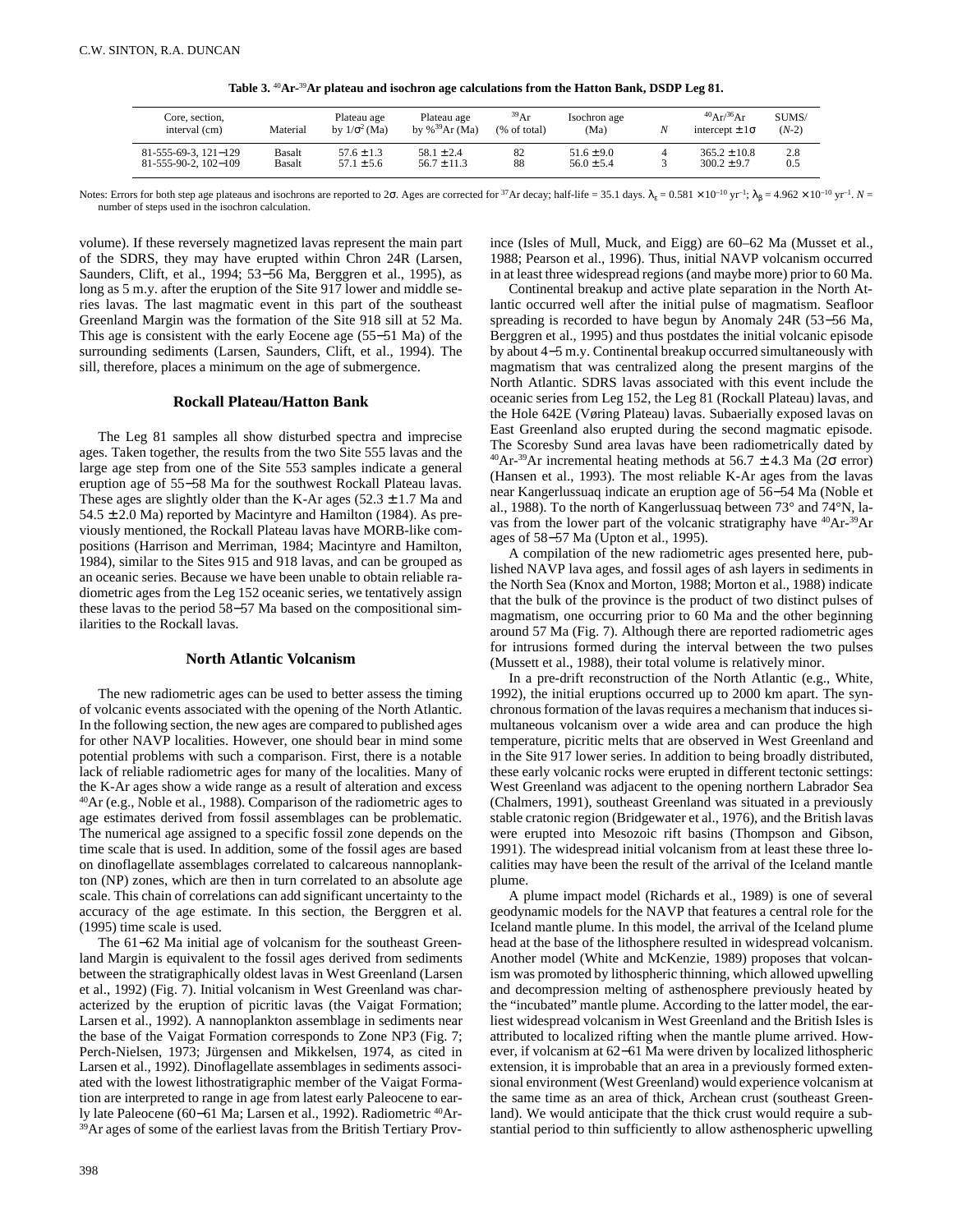

Figure 6. Step age spectra and isotope correlation diagrams from <sup>40</sup>Ar-<sup>39</sup>Ar incremental heating experiments for DSDP Leg 81. The thickness of the bar for each step age in the age spectrum indicates the  $2\sigma$  analytical uncertainty in age.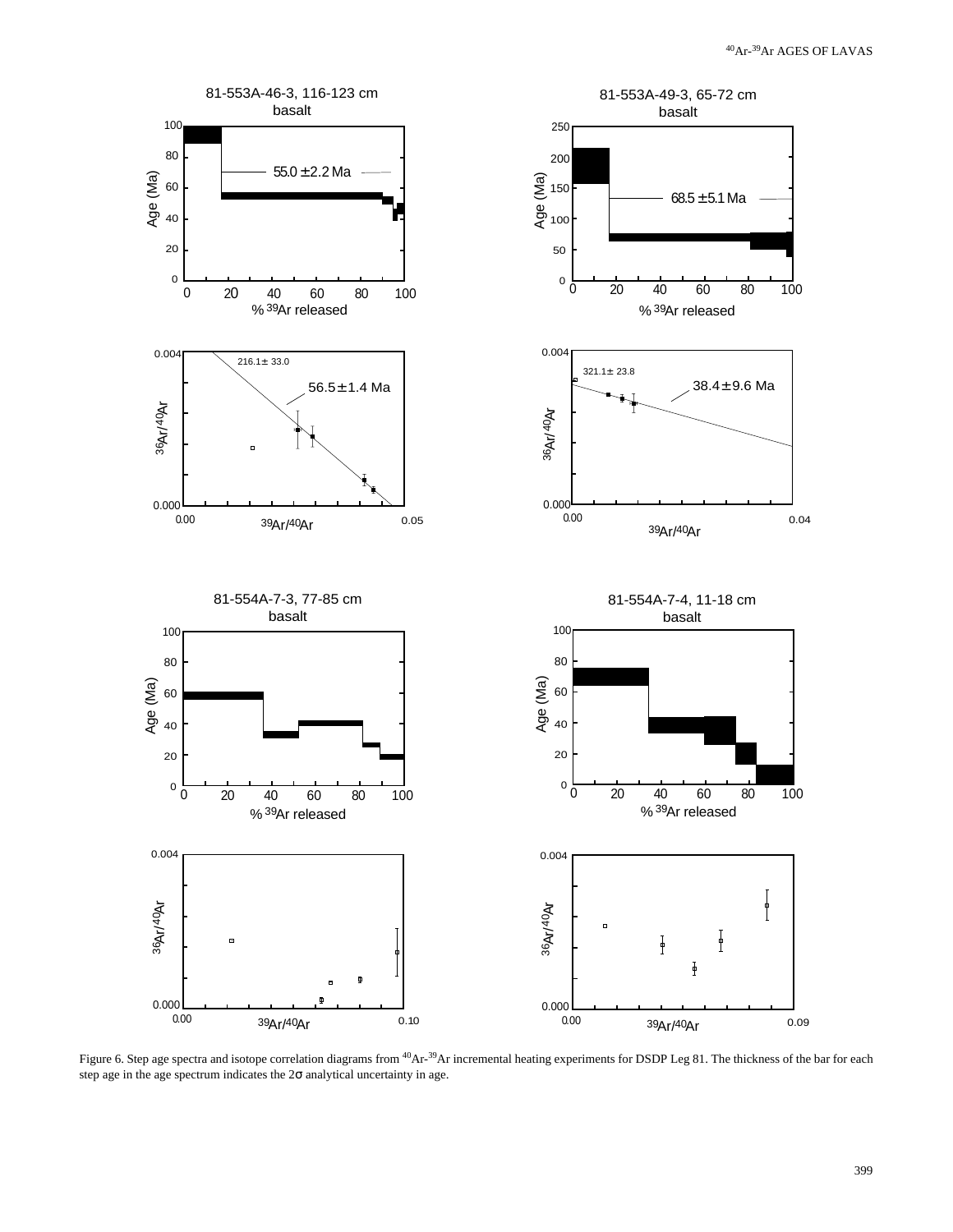

Figure 6 (continued).

and melting. Therefore, the plume incubation model is not consistent with widespread, pre-rift initial volcanism. A third model asserts that a steady-state Iceland mantle plume existed prior to 62 Ma and that the differences in the timing of volcanism (i.e., earlier volcanism in West Greenland relative to East Greenland) are caused by plate motion over the hot spot (Lawver and Müller, 1994). This is inconsistent with widespread (at least 2000 km broad) volcanic centers at 62−61 Ma if the Iceland plume was similar to its present size.

The initial magmatic pulse was limited by the thick continental lithosphere, which could have acted as a cap at 62 Ma and prevented initially larger extents of partial melting and volcanism (e.g., Fram and Lesher, 1993). It was not until continental separation allowed upwelling of the mantle (much of it part of the hot plume head) that the second phase of magmatism occurred (White and McKenzie, 1989). This second phase of magmatism was more extensive than the initial pulse and was centralized along the present margins of the North Atlantic.

White (1992) suggested that the northwest-southeast line between West Greenland and northern Britain indicated that the initial plume had the form of a rising sheet. The new data support a general northwest-southeast trend of initial volcanism, but if the plume were a sheet of rising mantle, it was thick and irregularly shaped. Without information about the timing of the initial volcanism in other parts of the NAVP, an analysis of the shape and extent of the initial plume cannot be determined.

# **CONCLUSIONS**

Volcanism at the southeast Greenland Margin began by 61−62 Ma with the eruption of continentally contaminated lavas. After an apparent hiatus, volcanism resumed with the eruption of lavas with negligible crustal contamination and a more MORB-like composition. Similar oceanic lavas from the southwest Rockall Plateau, which are just south of the conjugate margin to southeast Greenland, gave imprecise ages of 57−58 Ma. The apparent hiatus in volcanism appears to be widespread in the NAVP, and it is probable that the bulk of the province was formed during two distinct magmatic episodes. The 61−62 Ma initial age of volcanism for the southeast Greenland Margin is similar to the age of the older lavas on West Greenland and northwest Britain. We associate this early stage of widespread volcanism with the arrival of the Iceland mantle plume. The later lavas of the SDRS and East Greenland began to erupt at about 57 Ma during plate separation and are the result of lithospheric thinning and creation of oceanic lithosphere from upwelling of anomalously hot asthenospheric mantle.

# **ACKNOWLEDGMENTS**

We thank M. Storey, M. Coffin, and A. Saunders for helpful reviews. Funding was provided by the JOI U.S. Science Advisory Committee.

#### **REFERENCES**

- Berggren, W.A., Kent, D.V., Flynn, J.J., and Van Couvering, J.A., 1985. Cenozoic geochronology. *Geol. Soc. Am. Bull.,* 96:1407−1418.
- Berggren, W.A., Kent, D.V., Swisher, C.C., III, and Aubry, M.-P., 1995. A revised Cenozoic geochronology and chronostratigraphy. *In* Berggren, W.A., Kent, D.V., and Hardenbol, J. (Eds.), *Geochronology, Time Scales and Global Stratigraphic Correlation: A Unified Temporal Framework for an Historical Geology.* Spec. Publ.—Soc. Econ. Paleontol. Mineral., 54.
- Boulter, M.C., and Manum, S.B., 1989. The Brito-Arctic igneous province flora around the Paleocene/Eocene boundary. *In* Eldholm, O., Thiede, J., Taylor, E., et al., *Proc. ODP, Sci. Results,* 104: College Station, TX (Ocean Drilling Program), 663−680.
- Bridgwater, D., Keto, L., McGregor, V.R., and Myers, J.S., 1976. Archaean gneiss complex of Greenland. *In* Escher, A., and Watt, W.S. (Eds.), *Geology of Greenland:* Copenhagen (Geol. Surv. Greenland), 18−75.
- Brown, S., and Downie, C., 1984. Dinoflagellate cyst biostratigraphy of late Paleocene and early Eocene sediments from Holes 552, 553A, and 555, Leg 81, Deep Sea Drilling Program (Rockall Plateau). *In* Roberts, D.G.,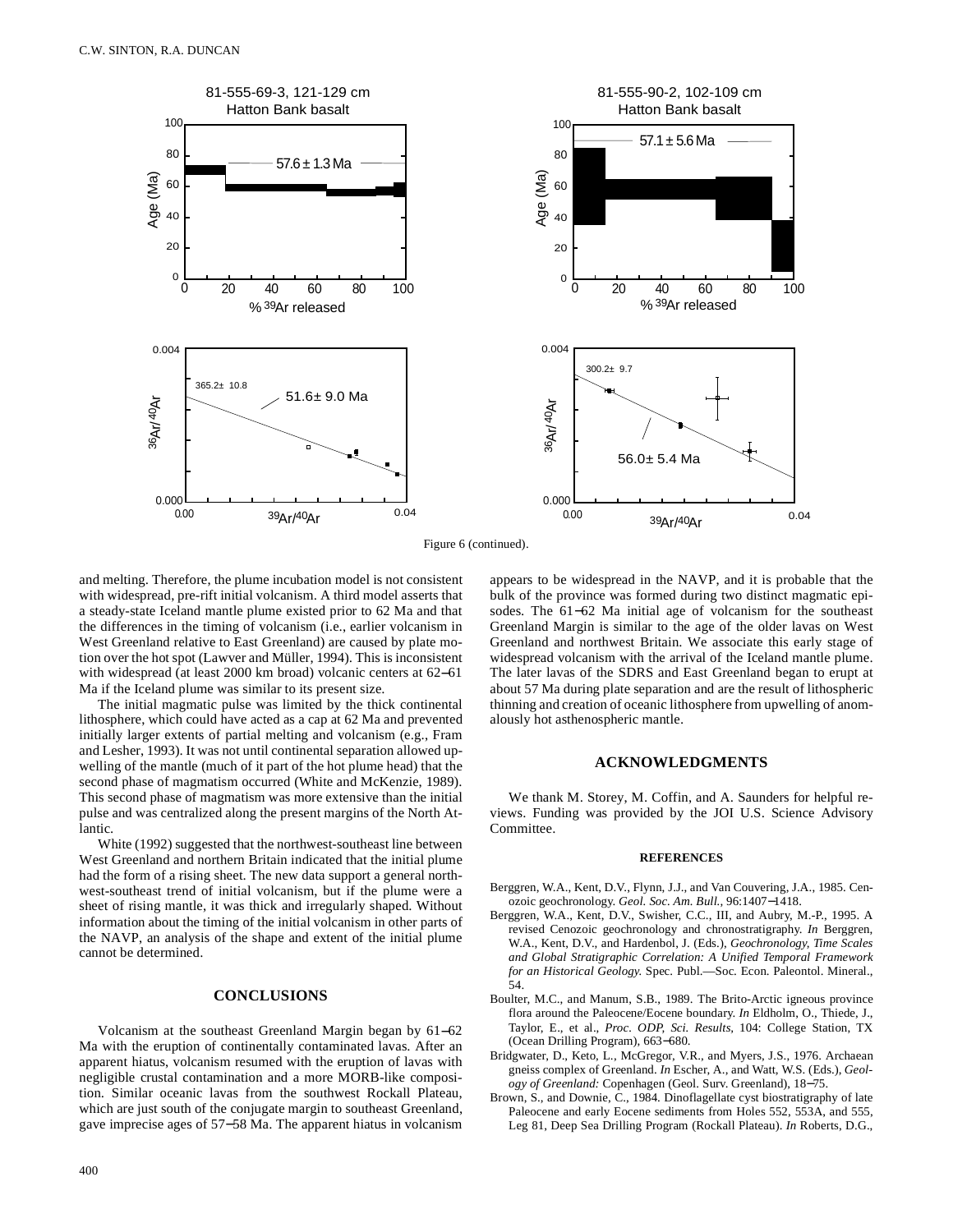Schnitker, D., et al., *Init. Repts. DSDP,* 81: Washington (U.S. Govt. Printing Office), 565−579.

- Chalmers, J.A., 1991. New evidence on the structure of the Labrador Sea/ Greenland continental margin. *J. Geol. Soc. London,* 148:899−908.
- Dagley, P., and Mussett, A. E., 1986. Paleomagnetism and radiometric dating of the British Tertiary Igneous province: Muck and Eigg. *Geophys. J. R. Astron. Soc.,* 85:221−242.
- Dalrymple, G.B., Clague, D.A., Vallier, T.L., and Menard, H.W., 1987. <sup>40</sup>Ar/ <sup>39</sup>Ar age, petrology, and tectonic significance of some seamounts in the Gulf of Alaska. *In* Keating, B.H., Fryer, P., Batiza, R., and Boehlert, G.W. (Eds.), *Seamounts, Islands and Atolls.* Geophys. Monogr., Am. Geophys. Union, 43:297−315.
- Duncan, R.A., and Hargraves, R.B., 1990.  $^{40}Ar^{39}Ar$  geochronology of basement rocks from the Mascarene Plateau, the Chagos Bank, and the Maldives Ridge. *In* Duncan, R. A., Backman, J., Peterson, L.C., et al., *Proc. ODP, Sci. Results,* 115: College Station, TX (Ocean Drilling Program), 43−51.
- Duncan, R.A., and Hogan, L.G., 1994. Radiometric dating of young MORB using the 40Ar−39Ar incremental heating method. *Geophys. Res. Lett.,* 21:1927−1930.
- Eldholm, O., and Grue, K., 1995. North Atlantic volcanic margins: dimensions and production rates. *J. Geophys. Res.,* 99:2955−2968.
- Eldholm, O., Thiede, J., Taylor, E., et al., 1987. *Proc. ODP, Init. Repts.,* 104: College Station, TX (Ocean Drilling Program).
- Fram, M.S., and Lesher, C.E., 1993. Geochemical constraints on mantle melting during creation of the North Atlantic basin. *Nature,* 363:712− 715.
- Hansen, H., Rex, D.C., Guise, P.G., and Brooks, C.K., 1993. <sup>40</sup>Ar/<sup>39</sup>Ar ages on Tertiary East Greenland basalts from the Scoresby Sund area. *Eos,* 74:625.
- Harrison, R.K., and Merriman, R.J., 1984. Petrology, mineralogy, and chemistry of basaltic rocks: Leg 81. *In* Roberts, D.G., Schnitker, D., et al., *Init. Repts. DSDP,* 81: Washington (U.S. Govt. Printing Office), 743−774.
- Hinz, K., 1981. A hypothesis on terrestrial catastrophes: wedges of very thick oceanward dipping layers beneath passive margins: their origin and paleoenvironmental significance. *Geol. Jahrb.,* E22:3−28.
- Joron, J.L., Bougault, H., Maury, R.C., Bohn, M., and Desprairies, A., 1984. Strongly depleted tholeiites from the Rockall Plateau margin, North Atlantic: geochemistry and mineralogy. *In* Roberts, D.G., Schnitker, D., et al., *Init. Repts. DSDP,* 81: Washington (U.S. Govt. Printing Office), 783−794.
- Jürgensen, T., and Mikkelsen, N., 1974. Coccoliths from volcanic sediments (Danian) in Nugssuaq, West Greenland. *Bull. Geol. Soc. Den.,* 23:225− 230.
- Kharin, G.N., Udintsev, G.B., Bogatikov, O.A., Dmitriev, J.I., Raschka, H., Kreuzer, H., Mohr, M., Harre, W., and Eckhardt, F.J., 1976. K/Ar age of the basalts of Norwegian-Greenland Sea, DSDP Leg 38. *In* Talwani, M., Udintsev, G., et al., *Init. Repts. DSDP,* 38: Washington (U.S. Govt. Printing Office), 755−759.
- Knox, R.W., and Morton, A.C., 1988. The record of early Tertiary N Atlantic volcanism in sediments of the North Sea Basin. *In* Morton, A.C., and Parson, L.M. (Eds.), *Early Tertiary Volcanism and the Opening of the Northeast Atlantic.* Geol. Soc. Spec. Publ. London, 39:407−419.
- Lanphere, M.A., and Dalrymple, G.B., 1976. Identification of excess 40Ar by the 40Ar/39Ar age spectrum technique. *Earth Planet. Sci. Lett.,* 32:141− 148.
	- -, 1978. The use of  ${}^{40}Ar/{}^{39}Ar$  data in evaluation of disturbed K-Ar systems. *In* Zartman, R.E. (Ed.), *Short Papers of the Fourth International Conference, Geochronology, Isotope Geology.* Open-File Rep.—U.S. Geol. Surv., 78-701:241−243.
- Lanphere, M.A., Dalrymple, G.B., Fleck, R.J., and Pringle, M.S., 1990. Intercalibration of mineral standards for K-Ar and  ${}^{40}\text{Ar-}^{39}\text{Ar}$  age measurements. *Eos,* 71:1658.
- Larsen, H.C., and Jakobsdóttir, S., 1988. Distribution, crustal properties and significance of seaward-dipping sub-basement reflectors off East Greenland. *In* Morton, A.C., and Parson, L.M. (Eds.), *Early Tertiary Volcanism and the Opening of the Northeast Atlantic.* Geol. Soc. Spec. Publ. London, 39:95−114.
- Larsen, H.C., Saunders, A.D., Clift, P.D., et al., 1994. *Proc. ODP, Init. Repts.,* 152: College Station, TX (Ocean Drilling Program).
- Larsen, L.M., Pedersen, A.K., Pedersen, G.K., and Piasecki, S., 1992. Timing and duration of Early Tertiary volcanism in the North Atlantic: new evidence from West Greenland. *In* Storey, B.C., Alabaster, T., and Pankhurst, R.J. (Eds.), *Magmatism and the Causes of Continental Breakup.* Geol. Soc. Spec. Publ. London, 68:321−333.
- Lawver, L.A., and Müller, R.D., 1994. Iceland hotspot track. *Geology,* 22:311−314.
- LeHuray, A.P., and Johnson, E.S., 1989. Rb-Sr systematics of Site 642 volcanic rocks and alteration minerals. *In* Eldholm, O., Thiede, J., Taylor, E., et al., *Proc. ODP, Sci. Results,* 104: College Station, TX (Ocean Drilling Program), 437−448.
- Macintyre, R.M., and Hamilton, P.J., 1984. Isotopic geochemistry of lavas from Sites 553 and 555. *In* Roberts, D.G., Schnitker, D., et al., *Init. Repts. DSDP,* 81: Washington (U.S. Govt. Printing Office), 775−781.
- Morton, A.C., Evans, D., Harland, R., King, C., and Ritchie, D.K., 1988. Volcanic ash in a cored borehole W of the Shetland Islands: evidence for Selandian (late Paleocene) volcanism in the Faeroes region. *In* Morton, A.C., and Parson, L.M. (Eds.), *Early Tertiary Volcanism and the Opening of the NE Atlantic.* Geol. Soc. Spec. Publ. London, 263−269.
- Mussett, A.E., 1986. <sup>40</sup>Ar-<sup>39</sup>Ar step-heating ages of the Tertiary igneous rocks of Mull, Scotland. *J. Geol. Soc. London,* 143:887−896.
- Mussett, A.E., Dagley, P., and Skelhorn, R.R., 1988. Time and duration of activity in the British Tertiary Igneous Province. *In* Morton, A.C., and Parson, L.M. (Eds.), *Early Tertiary Volcanism and the Opening of the NE Atlantic.* Geol. Soc. Spec. Publ. London, 337−348.
- Noble, R.H., Macintyre, R.M., and Brown, P.E., 1988. Age constraints on Atlantic evolution: timing of magmatic activity along the E Greenland continental margin. *In* Morton, A.C., and Parson, L.M. (Eds.), *Early Tertiary Volcanism and the Opening of the North Atlantic.* Geol. Soc. Spec. Publ. London, 201−214.
- Pearson, D.G., Emeleus, C.H., and Kelley, S.P., 1996. Precise <sup>40</sup>Ar/<sup>39</sup>Ar age for the initiation of Palaeogene volcanism in the Inner Hebrides and its regional significance. *J. Geol. Soc. London,* 153:815–818.
- Perch-Nielsen, K., 1973. Danian and Campanian/Maastrichtian coccoliths in a volcanic province, West Greenland. *Bull. Geol. Soc. Den.,* 22:79−82.
- Richards, M.A., Duncan, R.A., and Courtillot, V.E., 1989. Flood basalts and hot-spot tracks: plume heads and tails. *Science,* 246:103−107.
- Richardson, C., Oakley, P.J., and Cann, J.R., 1984. Trace and major element chemistry of basalts from Leg 81. *In* Roberts, D.G., Schnitker, D., et al., *Init. Repts. DSDP, 81: Washington (U.S. Govt. Printing Office), 795−* 806.
- Roberts, D.G., Schnitker, D., et al., 1984. *Init. Repts. DSDP,* 81: Washington (U.S. Govt. Printing Office).
- Schönharting, G., and Abrahamsen, N., 1989. Paleomagnetism of the volcanic sequence in Hole 642E, ODP Leg 104, Vøring Plateau, and correlation with early Tertiary basalts in the North Atlantic. *In* Eldholm, O., Thiede, J., Taylor, E., et al., *Proc. ODP, Sci. Results,* 104: College Station, TX (Ocean Drilling Program), 911−920.
- Storey, M., Duncan, R.A., Pedersen, A.K., Larsen, L.M., and Larsen, H.C., in press. 40Ar-39Ar geochronology of the West Greenland Tertiary volcanic province.
- Talwani, M., and Eldholm, O., 1977. Evolution of the Norwegian-Greenland Sea. *Geol. Soc. Am. Bull.,* 88:969−999.
- Talwani, M., Udintsev, G., et al., 1976. *Init. Repts. DSDP,* 38: Washington (U.S. Govt. Printing Office).
- Taylor, P.N., and Morton, A.C., 1989. Sr, Nd, and Pb isotope geochemistry of the upper and lower volcanic series at Site 642. *In* Eldholm, O., Thiede, J., Taylor, E., et al., *Proc. ODP, Sci. Results,* 104: College Station, TX (Ocean Drilling Program), 429−435.
- Thompson, R.N., and Gibson, S.A., 1991. Subcontinental mantle plumes, hotspots and pre-existing thinspots. *J. Geol. Soc. London,* 147:973−977.
- Upton, B.G.J., Emeleus, C.H., Rex, D.C., and Thirlwall, M.F., 1995. Early Tertiary magmatism in NE Greenland. *J. Geol. Soc. London,* 152:959− 964.
- Vogt, P.R. and Avery, O.E., 1974. Detailed magnetic surveys in the northeast Atlantic and Labrador Sea. *J. Geophys. Res.,* 79:363−389.
- White, R.S., 1992. Magmatism during and after continental breakup. *In* Storey, B.C., Alabaster, T., and Pankhurst, R.J. (Eds.), *Magmatism and the Causes of Continental Breakup.* Geol. Soc. Spec. Publ. London, 1−16.
- White, R.S., and McKenzie, D., 1989. Magmatism at rift zones: the generation of volcanic continental margins and flood basalts. *J. Geophys. Res.,* 94:7685−7729.

**Date of initial receipt: 31 July 1995 Date of acceptance: 23 May 1996 Ms 152SR-234**